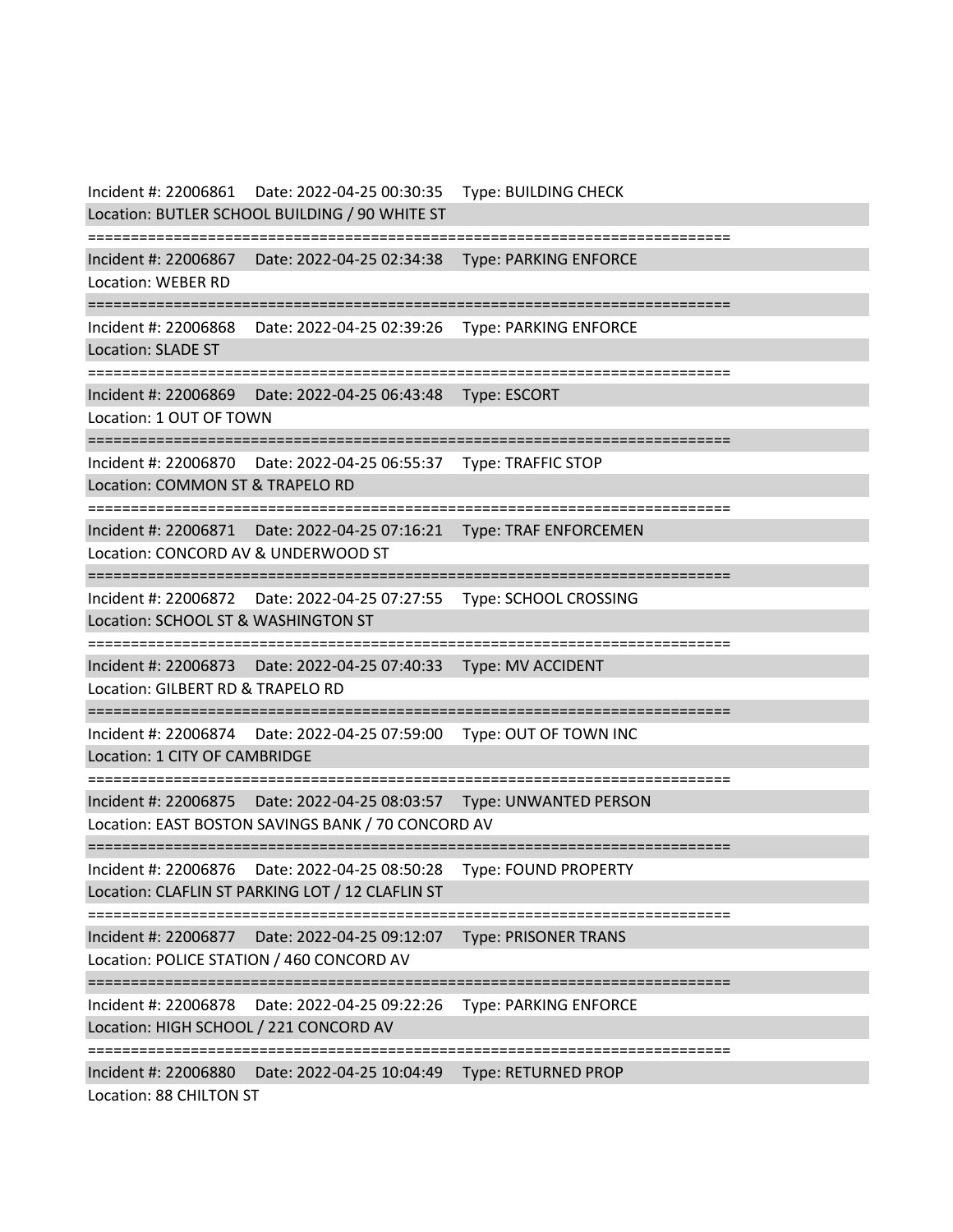=========================================================================== Incident #: 22006881 Date: 2022-04-25 10:14:26 Type: LOST PROPERTY Location: 60 WATSON RD =========================================================================== Incident #: 22006882 Date: 2022-04-25 10:21:24 Type: FIREARMS LICENS Location: POLICE STATION / 460 CONCORD AV =========================================================================== Incident #: 22006883 Date: 2022-04-25 10:22:39 Type: REPORT WRITING Location: POLICE STATION / 460 CONCORD AV =========================================================================== Incident #: 22006884 Date: 2022-04-25 10:40:53 Type: MISC FOLLOW UP Location: 65 CLARK ST =========================================================================== Incident #: 22006885 Date: 2022-04-25 10:55:06 Type: MESSAGE DEL Location: 88 CHILTON ST =========================================================================== Incident #: 22006887 Date: 2022-04-25 11:27:58 Type: ACCIDENTAL 911 Location: GARRISON RD & OLIVER RD =========================================================================== Incident #: 22006888 Date: 2022-04-25 11:29:02 Type: NEIGHBOR DISPUT Location: 66 GRANT AV =========================================================================== Incident #: 22006891 Date: 2022-04-25 11:40:48 Type: LOST PROPERTY Location: ROCK MEADOW RESERVATION / 270 MILL ST =========================================================================== Incident #: 22006893 Date: 2022-04-25 12:14:41 Type: TRAF ENFORCEMEN Location: ORCHARD ST & SCHOOL ST =========================================================================== Incident #: 22006894 Date: 2022-04-25 12:18:19 Type: 911 PD INVEST Location: BELMONT MANOR NURSING HOME / 34 AGASSIZ AV #303 =========================================================================== Incident #: 22006895 Date: 2022-04-25 12:26:19 Type: TRAFFIC STOP Location: ORCHARD ST & SCHOOL ST =========================================================================== Incident #: 22006896 Date: 2022-04-25 12:30:25 Type: TRAFFIC STOP Location: ORCHARD ST & SCHOOL ST =========================================================================== Incident #: 22006898 Date: 2022-04-25 12:44:14 Type: TRAFFIC STOP Location: GODEN ST & ORCHARD ST =========================================================================== Incident #: 22006902 Date: 2022-04-25 13:39:58 Type: REPORT WRITING Location: POLICE STATION / 460 CONCORD AV ===========================================================================

Incident #: 22006905 Date: 2022-04-25 14:41:06 Type: SCHOOL CROSSING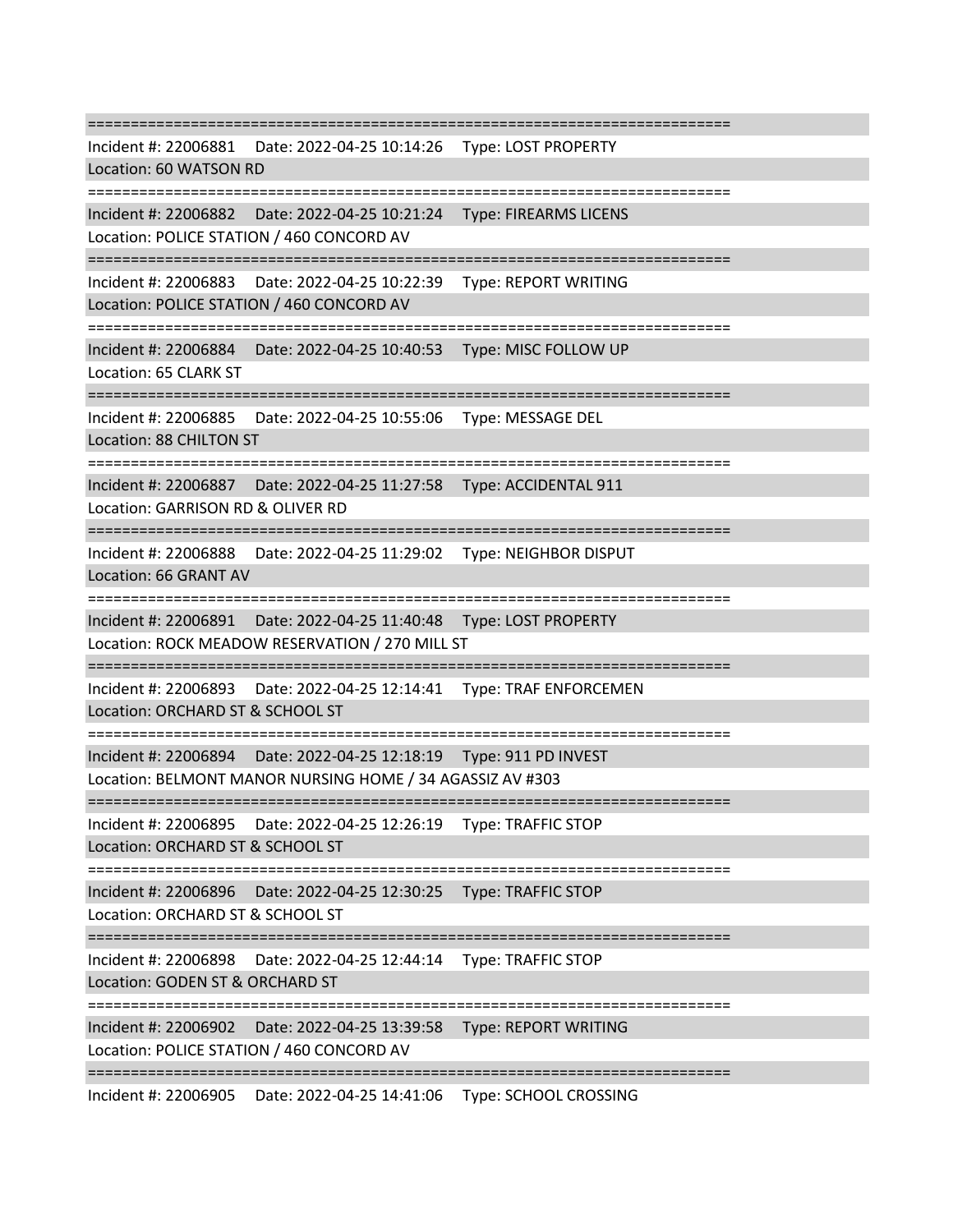Location: SCHOOL ST & WASHINGTON ST

=========================================================================== Incident #: 22006906 Date: 2022-04-25 16:08:27 Type: THEFT

Location: 70 MARLBORO ST

===========================================================================

Incident #: 22006908 Date: 2022-04-25 16:32:57 Type: TRAF ENFORCEMEN

Location: MUNROE ST & PLEASANT ST

===========================================================================

Incident #: 22006910 Date: 2022-04-25 16:35:21 Type: TRAFFIC STOP

Location: 82 WALNUT ST

===========================================================================

Incident #: 22006911 Date: 2022-04-25 16:49:21 Type: TRAF ENFORCEMEN

Location: ORCHARD ST & SCHOOL ST

===========================================================================

Incident #: 22006912 Date: 2022-04-25 16:50:42 Type: TRAFFIC STOP

Location: MAPLE ST & TRAPELO RD

===========================================================================

Incident #: 22006913 Date: 2022-04-25 17:00:50 Type: TRAFFIC STOP

Location: OAK ST & SCHOOL ST

===========================================================================

Incident #: 22006914 Date: 2022-04-25 17:04:08 Type: TRAFFIC STOP

Location: CHURCH ST & TRAPELO RD

===========================================================================

Incident #: 22006915 Date: 2022-04-25 17:09:02 Type: TRAFFIC STOP

Location: OAK ST & SCHOOL ST

=============================

Incident #: 22006918 Date: 2022-04-25 17:33:37 Type: 911 PD INVEST

Location: 299 TRAPELO RD

===========================================================================

Incident #: 22006919 Date: 2022-04-25 17:38:10 Type: MV ACCIDENT

Location: CLOVER ST & KILBURN RD

===========================================================================

Incident #: 22006920 Date: 2022-04-25 17:45:44 Type: BURGLAR ALARM

Location: 55 JUNIPER RD

===========================================================================

Incident #: 22006921 Date: 2022-04-25 18:05:24 Type: TRAFFIC STOP

Location: BELMONT ST & STULTS RD

===========================================================================

Incident #: 22006923 Date: 2022-04-25 19:04:05 Type: ANIMAL LOOSE

Location: HARVARD RD & SKAHAN RD

===========================================================================

Incident #: 22006928 Date: 2022-04-25 21:13:11 Type: SUSP ACTIVITY

Location: 43 PEARSON RD

===========================================================================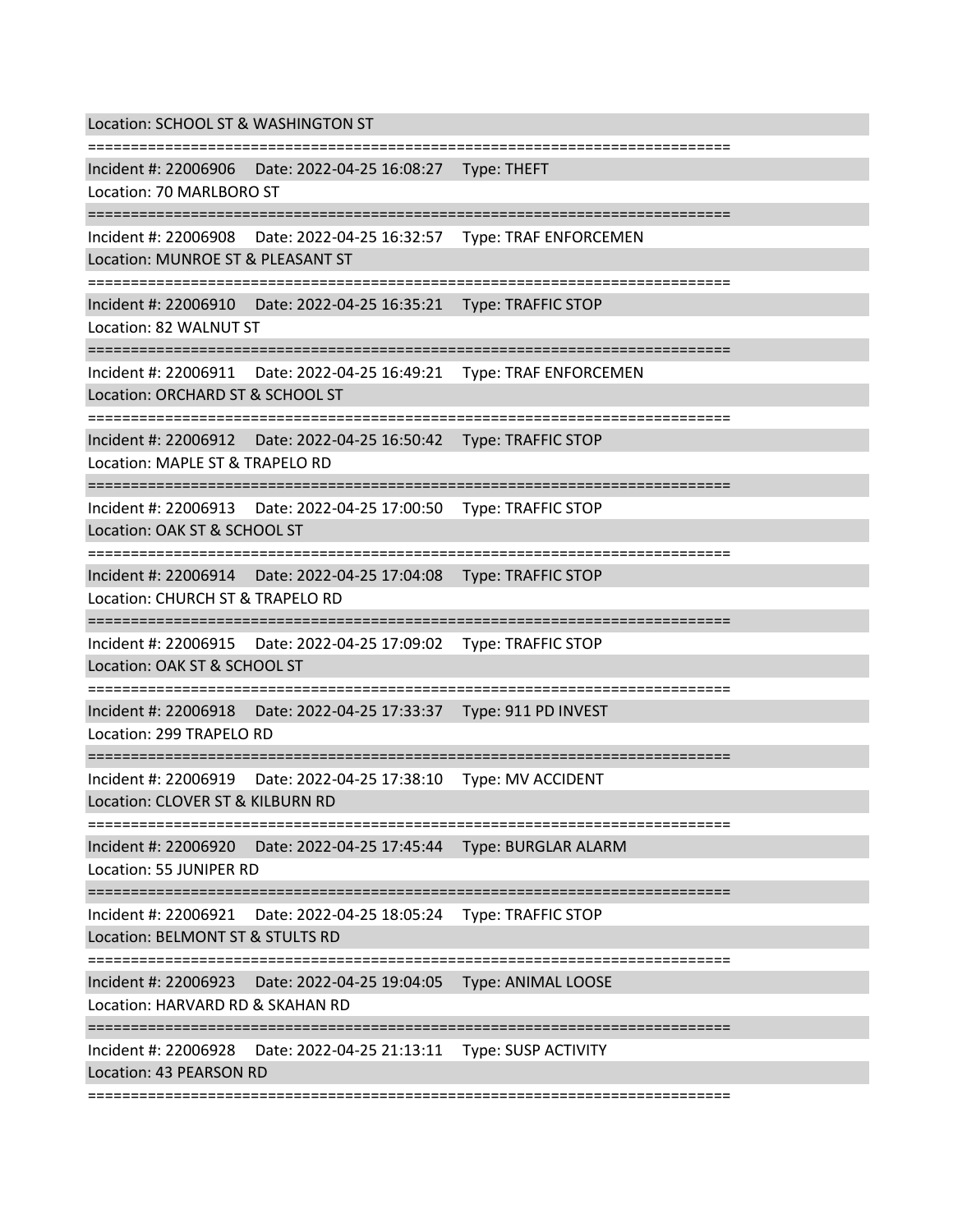Incident #: 22006929 Date: 2022-04-25 21:13:54 Type: REPORT WRITING Location: POLICE STATION / 460 CONCORD AV =========================================================================== Incident #: 22006930 Date: 2022-04-25 23:47:46 Type: THREATS Location: 115 MILL ST =========================================================================== Incident #: 22006937 Date: 2022-04-26 02:46:47 Type: PARKING ENFORCE Location: BELMONT HOUSING AUTHORITY / 59 PEARSON RD =========================================================================== Incident #: 22006938 Date: 2022-04-26 02:47:55 Type: PARKING ENFORCE Location: SLADE ST =========================================================================== Incident #: 22006939 Date: 2022-04-26 03:37:44 Type: ACCIDENTAL 911 Location: 92 BAKER ST =========================================================================== Incident #: 22006940 Date: 2022-04-26 03:39:52 Type: GEN INFO BRDCST Location: 1 CITY OF WATERTOWN =========================================================================== Incident #: 22006941 Date: 2022-04-26 04:06:03 Type: SUSP M/V IN ARE Location: GRANT AV & WAVERLEY ST =========================================================================== Incident #: 22006942 Date: 2022-04-26 06:22:38 Type: REPORT WRITING Location: POLICE STATION / 460 CONCORD AV =========================================================================== Incident #: 22006944 Date: 2022-04-26 06:56:57 Type: TRAF ENFORCEMEN Location: ORCHARD ST & SCHOOL ST =========================================================================== Incident #: 22006945 Date: 2022-04-26 08:19:44 Type: TRAF ENFORCEMEN Location: ORCHARD ST & SCHOOL ST =========================================================================== Incident #: 22006946 Date: 2022-04-26 08:37:41 Type: BICYCLE THEFT Location: POLICE STATION / 460 CONCORD AV =========================================================================== Incident #: 22006947 Date: 2022-04-26 08:42:45 Type: SUSP ACTIVITY Location: BEECH ST & LEXINGTON ST =========================================================================== Incident #: 22006949 Date: 2022-04-26 09:30:06 Type: GEN DEPT SERVE Location: POLICE STATION / 460 CONCORD AV =========================================================================== Incident #: 22006950 Date: 2022-04-26 09:45:43 Type: OFFICER WANTED Location: 10 JACOB RD =========================================================================== Incident #: 22006951 Date: 2022-04-26 09:55:51 Type: SUSP ACTIVITY Location: ROCK MEADOW RESERVATION / 270 MILL ST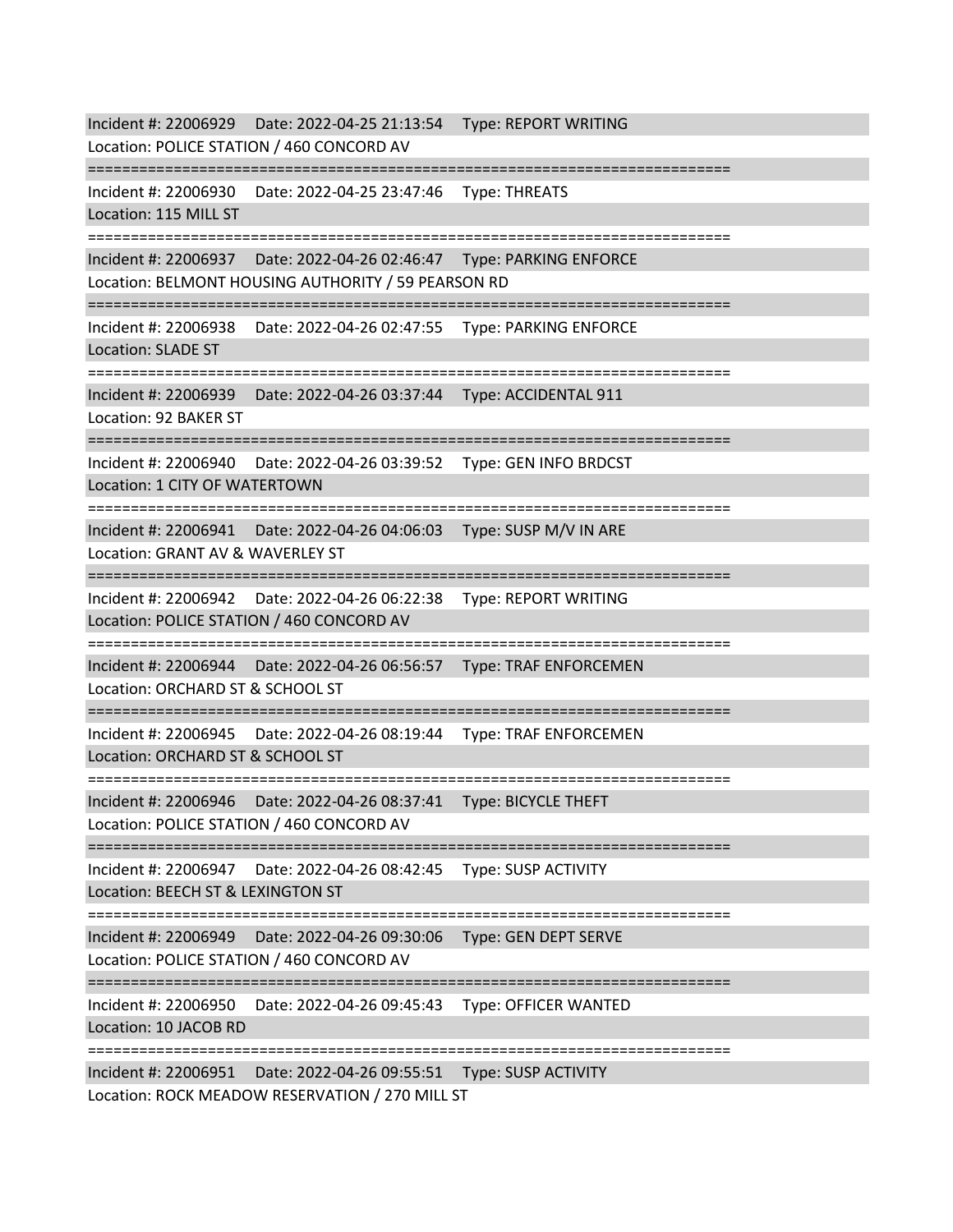=========================================================================== Incident #: 22006953 Date: 2022-04-26 10:43:08 Type: TRAFFIC STOP Location: BARTLETT AV & JEANETTE AV =========================================================================== Incident #: 22006954 Date: 2022-04-26 11:02:09 Type: BURGLAR ALARM Location: HIGH SCHOOL / 221 CONCORD AV =========================================================================== Incident #: 22006956 Date: 2022-04-26 11:35:54 Type: CMTY NOTICE Location: HOMER BUILDING / 19 MOORE ST =========================================================================== Incident #: 22006957 Date: 2022-04-26 12:10:44 Type: REPORT WRITING Location: POLICE STATION / 460 CONCORD AV =========================================================================== Incident #: 22006958 Date: 2022-04-26 12:32:21 Type: LIC PLATE THEFT Location: AUTO ENGINEERING / 774 PLEASANT ST =========================================================================== Incident #: 22006960 Date: 2022-04-26 13:11:05 Type: VANDALISM TO PR Location: 148 WINTER ST =========================================================================== Incident #: 22006962 Date: 2022-04-26 13:27:22 Type: MV OPER COMP Location: 1 OUT OF TOWN =========================================================================== Incident #: 22006963 Date: 2022-04-26 13:43:19 Type: GEN DEPT SERVE Location: POLICE STATION / 460 CONCORD AV =========================================================================== Incident #: 22006966 Date: 2022-04-26 15:13:13 Type: HARASSMENT Location: 17 MARLBORO ST =========================================================================== Incident #: 22006968 Date: 2022-04-26 16:22:17 Type: TRAF ENFORCEMEN Location: ORCHARD ST & SCHOOL ST =========================================================================== Incident #: 22006969 Date: 2022-04-26 16:34:47 Type: TRAF ENFORCEMEN Location: CONCORD AV & COTTAGE ST =========================================================================== Incident #: 22006970 Date: 2022-04-26 16:40:00 Type: TRAFFIC STOP Location: BOW RD & SCHOOL ST =========================================================================== Incident #: 22006971 Date: 2022-04-26 16:48:30 Type: ACCIDENTAL 911 Location: 159 WAVERLEY ST =================== Incident #: 22006972 Date: 2022-04-26 16:57:36 Type: TRAF ENFORCEMEN Location: BRIGHTON ST & PLEASANT ST =========================================================================== Incident #: 22006973 Date: 2022-04-26 17:01:02 Type: TRAFFIC STOP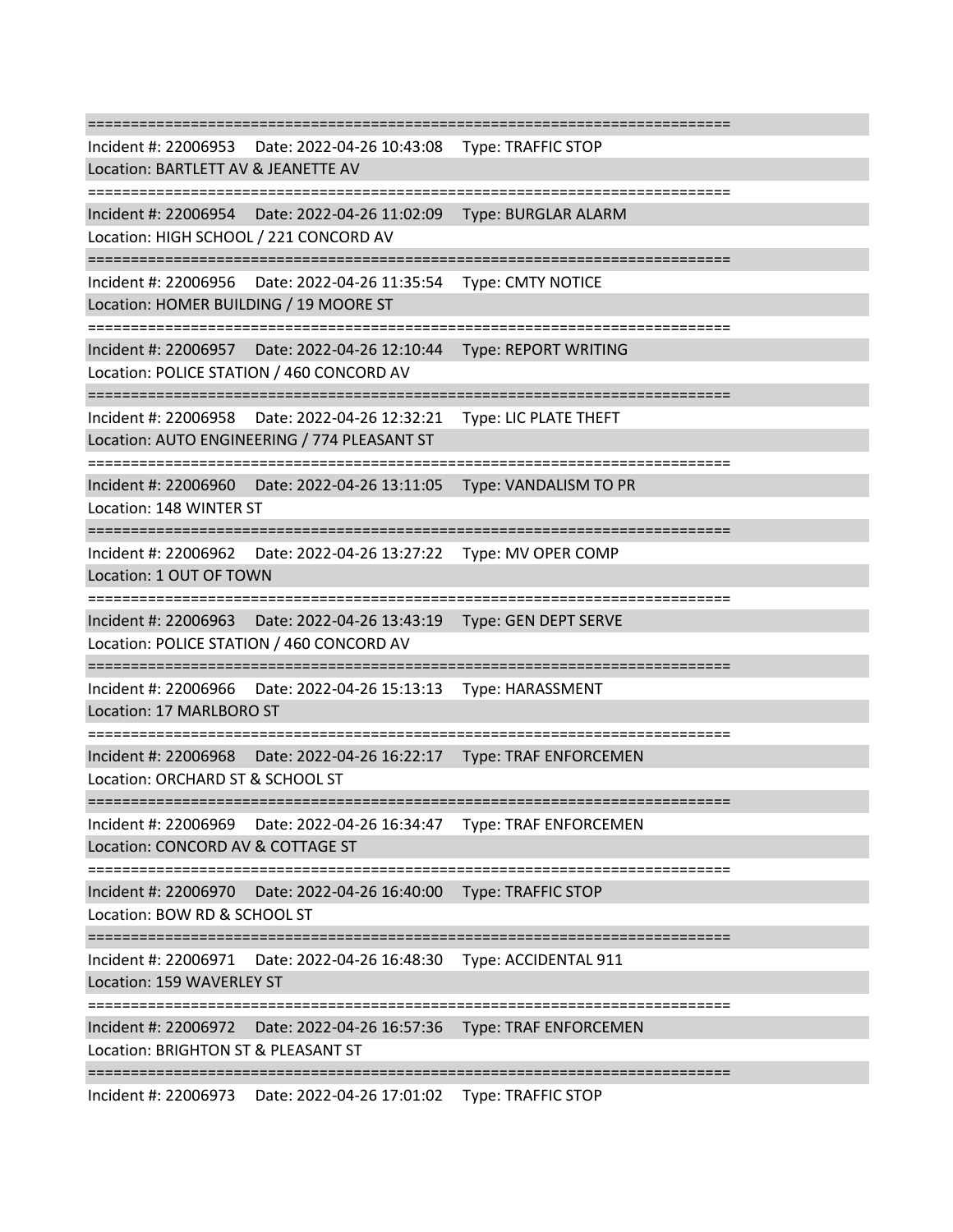Location: BRIGHTON ST & OLIVER RD

=========================================================================== Incident #: 22006975 Date: 2022-04-26 17:41:51 Type: ANIMAL LOOSE Location: WAVERLEY SQUARE PARKING LOT / 15 CHURCH ST =========================================================================== Incident #: 22006976 Date: 2022-04-26 17:46:40 Type: OFFICER WANTED Location: 41 MARION RD #2 =========================================================================== Incident #: 22006977 Date: 2022-04-26 17:55:47 Type: DISABLED M/V Location: ALEXANDER AV & LEONARD ST =========================================================================== Incident #: 22006978 Date: 2022-04-26 18:20:52 Type: TRAF ENFORCEMEN Location: GROVE ST & HURON AV =========================================================================== Incident #: 22006979 Date: 2022-04-26 18:35:28 Type: TRAFFIC STOP Location: GROVE ST & HURON AV =========================================================================== Incident #: 22006982 Date: 2022-04-26 20:19:02 Type: GEN DEPT SERVE Location: POLICE STATION / 460 CONCORD AV =========================================================================== Incident #: 22006984 Date: 2022-04-26 20:58:34 Type: MV OPER COMP Location: LEXINGTON ST & TRAPELO RD =========================================================================== Incident #: 22006985 Date: 2022-04-26 22:38:50 Type: NEMLEC CALL OUT Location: 1 OUT OF TOWN ============================ Incident #: 22006994 Date: 2022-04-27 02:10:18 Type: PARKING ENFORCE Location: BELMONT HOUSING AUTHORITY / 59 PEARSON RD =========================================================================== Incident #: 22006995 Date: 2022-04-27 02:14:26 Type: PARKING ENFORCE Location: DALTON RD =========================================================================== Incident #: 22006996 Date: 2022-04-27 02:14:59 Type: PARKING ENFORCE Location: RICHARDSON RD =========================================================================== Incident #: 22006998 Date: 2022-04-27 02:38:20 Type: PARKING ENFORCE Location: SLADE ST =========================================================================== Incident #: 22006999 Date: 2022-04-27 02:44:54 Type: PARKING ENFORCE Location: TOWNSEND RD =========================================================================== Incident #: 22007000 Date: 2022-04-27 06:41:55 Type: VEHICLE THEFT Location: BELMONT COUNTRY CLUB / 181 WINTER ST ===========================================================================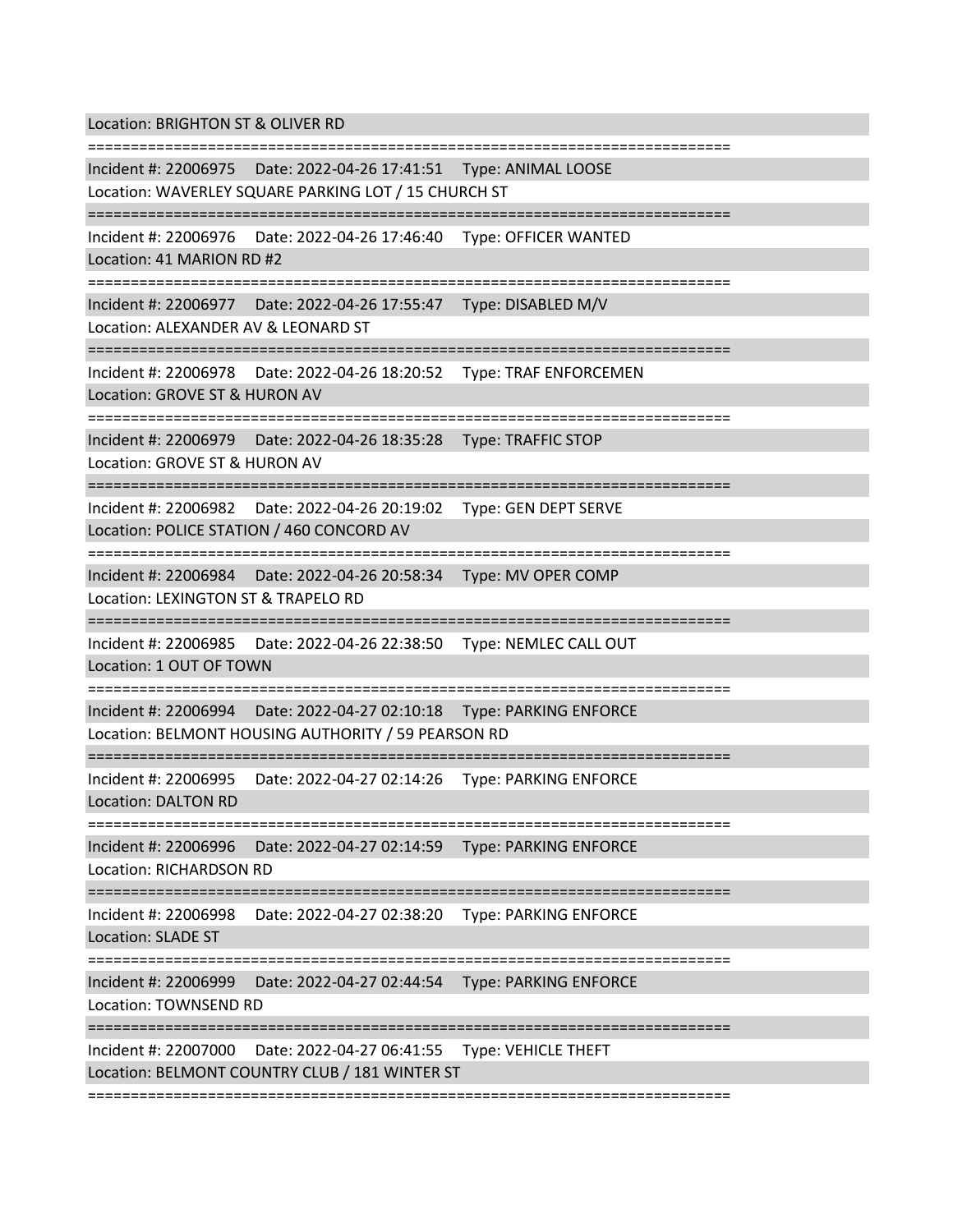Incident #: 22007001 Date: 2022-04-27 07:18:04 Type: TRAF ENFORCEMEN Location: ORCHARD ST & SCHOOL ST =========================================================================== Incident #: 22007002 Date: 2022-04-27 07:23:14 Type: REPORT WRITING Location: POLICE STATION / 460 CONCORD AV =========================================================================== Incident #: 22007003 Date: 2022-04-27 07:38:37 Type: TRAFFIC STOP Location: SCHOOL ST & STONE RD =========================================================================== Incident #: 22007005 Date: 2022-04-27 08:10:54 Type: TRAF ENFORCEMEN Location: ORCHARD ST & SCHOOL ST =========================================================================== Incident #: 22007006 Date: 2022-04-27 08:41:26 Type: TRAFFIC STOP Location: SCHOOL ST & STONE RD =========================================================================== Incident #: 22007007 Date: 2022-04-27 08:51:58 Type: GEN DEPT SERVE Location: POLICE STATION / 460 CONCORD AV =========================================================================== Incident #: 22007008 Date: 2022-04-27 09:09:38 Type: TRAFFIC STOP Location: SCHOOL ST & STONE RD =========================================================================== Incident #: 22007009 Date: 2022-04-27 09:18:27 Type: THEFT FOLLOW UP Location: BELMONT COUNTRY CLUB / 181 WINTER ST =========================================================================== Incident #: 22007013 Date: 2022-04-27 10:09:12 Type: ASSIST TOWN AGN Location: BRIGHTON ST & CROSS ST =========================================================================== Incident #: 22007014 Date: 2022-04-27 10:24:58 Type: TRAF ENFORCEMEN Location: COMMON ST & TRAPELO RD =========================================================================== Incident #: 22007015 Date: 2022-04-27 10:26:28 Type: TRAFFIC STOP Location: COMMON ST & WASHINGTON ST =========================================================================== Incident #: 22007016 Date: 2022-04-27 10:27:29 Type: REPORT WRITING Location: POLICE STATION / 460 CONCORD AV =========================================================================== Incident #: 22007017 Date: 2022-04-27 10:48:40 Type: TRAFFIC STOP Location: COMMON ST & RALEIGH RD =========================================================================== Incident #: 22007018 Date: 2022-04-27 11:27:36 Type: THEFT Location: 185 BEECH ST FL 2 =========================================================================== Incident #: 22007020 Date: 2022-04-27 12:50:10 Type: SUSP PERS IN AR Location: 535 TRAPELO RD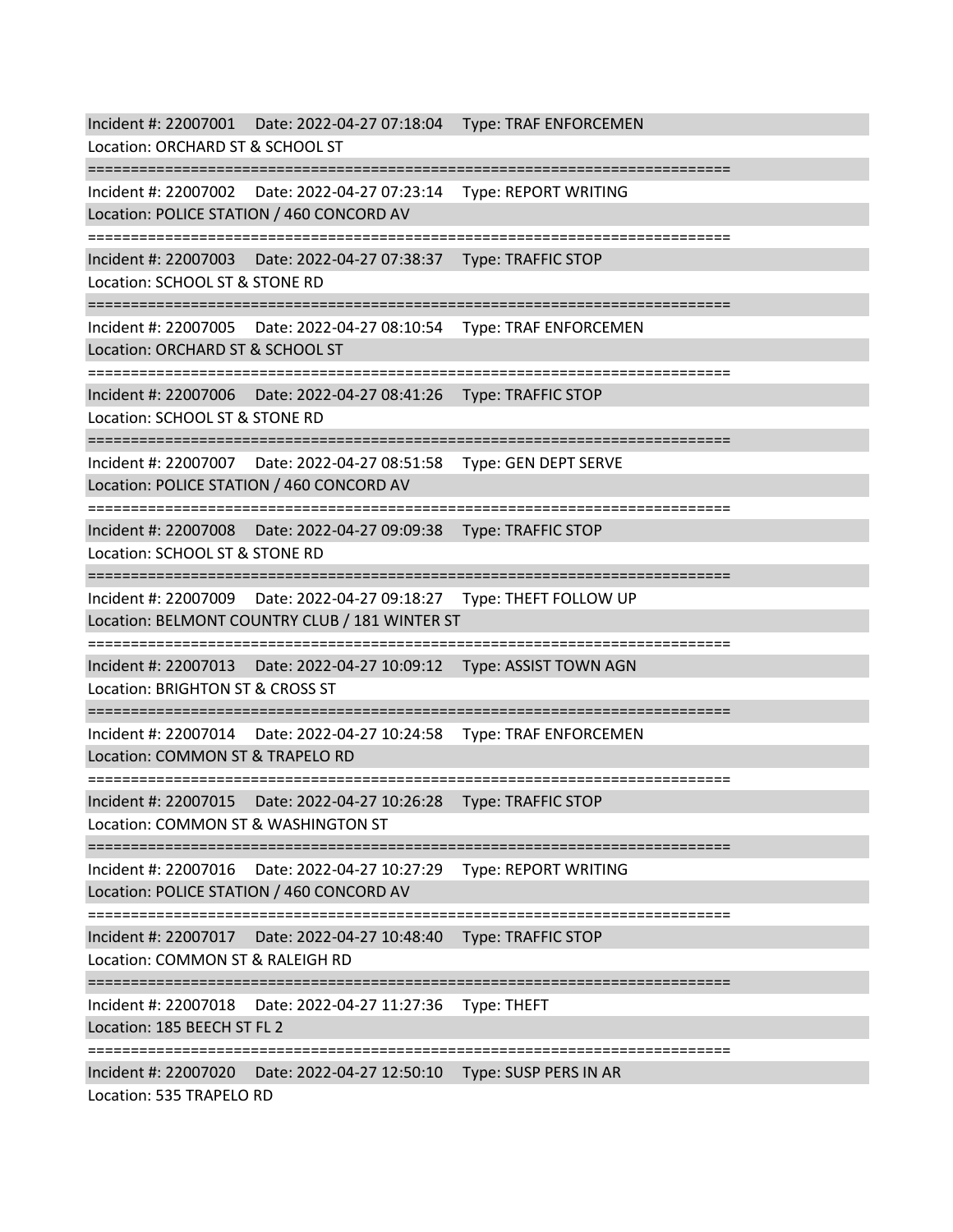=========================================================================== Incident #: 22007021 Date: 2022-04-27 12:54:48 Type: THEFT Location: 47 WARWICK RD =========================================================================== Incident #: 22007022 Date: 2022-04-27 13:00:24 Type: REPORT WRITING Location: POLICE STATION / 460 CONCORD AV =========================================================================== Incident #: 22007023 Date: 2022-04-27 13:41:29 Type: VEHICLE THEFT F Location: 181 WINTER ST =========================================================================== Incident #: 22007024 Date: 2022-04-27 13:46:01 Type: TRAFFIC STOP Location: 490 PLEASANT ST =========================================================================== Incident #: 22007025 Date: 2022-04-27 14:07:49 Type: REPORT WRITING Location: POLICE STATION / 460 CONCORD AV =========================================================================== Incident #: 22007026 Date: 2022-04-27 14:10:08 Type: GEN INFO BRDCST Location: 1 CITY OF WATERTOWN =========================================================================== Incident #: 22007027 Date: 2022-04-27 14:29:12 Type: ANIMAL LOOSE Location: 92 KILBURN RD =========================================================================== Incident #: 22007029 Date: 2022-04-27 15:08:34 Type: FRAUD/DEFRAUD Location: 35 BENTON RD =========================================================================== Incident #: 22007032 Date: 2022-04-27 16:05:57 Type: CONFUSED PERSON Location: ELIZABETH RD =========================================================================== Incident #: 22007037 Date: 2022-04-27 16:41:38 Type: OFFICER WANTED Location: 19 SHEAN RD =========================================================================== Incident #: 22007033 Date: 2022-04-27 16:46:37 Type: BUILDING CHECK Location: 221 CONCORD AV =========================================================================== Incident #: 22007034 Date: 2022-04-27 16:47:00 Type: TRAFFIC STOP Location: CONCORD AV & WATSON RD =========================================================================== Incident #: 22007035 Date: 2022-04-27 16:53:09 Type: HARASSMENT ORD Location: 385 BELMONT ST ==================================== Incident #: 22007036 Date: 2022-04-27 16:56:37 Type: TRAF ENFORCEMEN Location: ORCHARD ST & SCHOOL ST ===========================================================================

Incident #: 22007038 Date: 2022-04-27 17:17:57 Type: TRAF ENFORCEMEN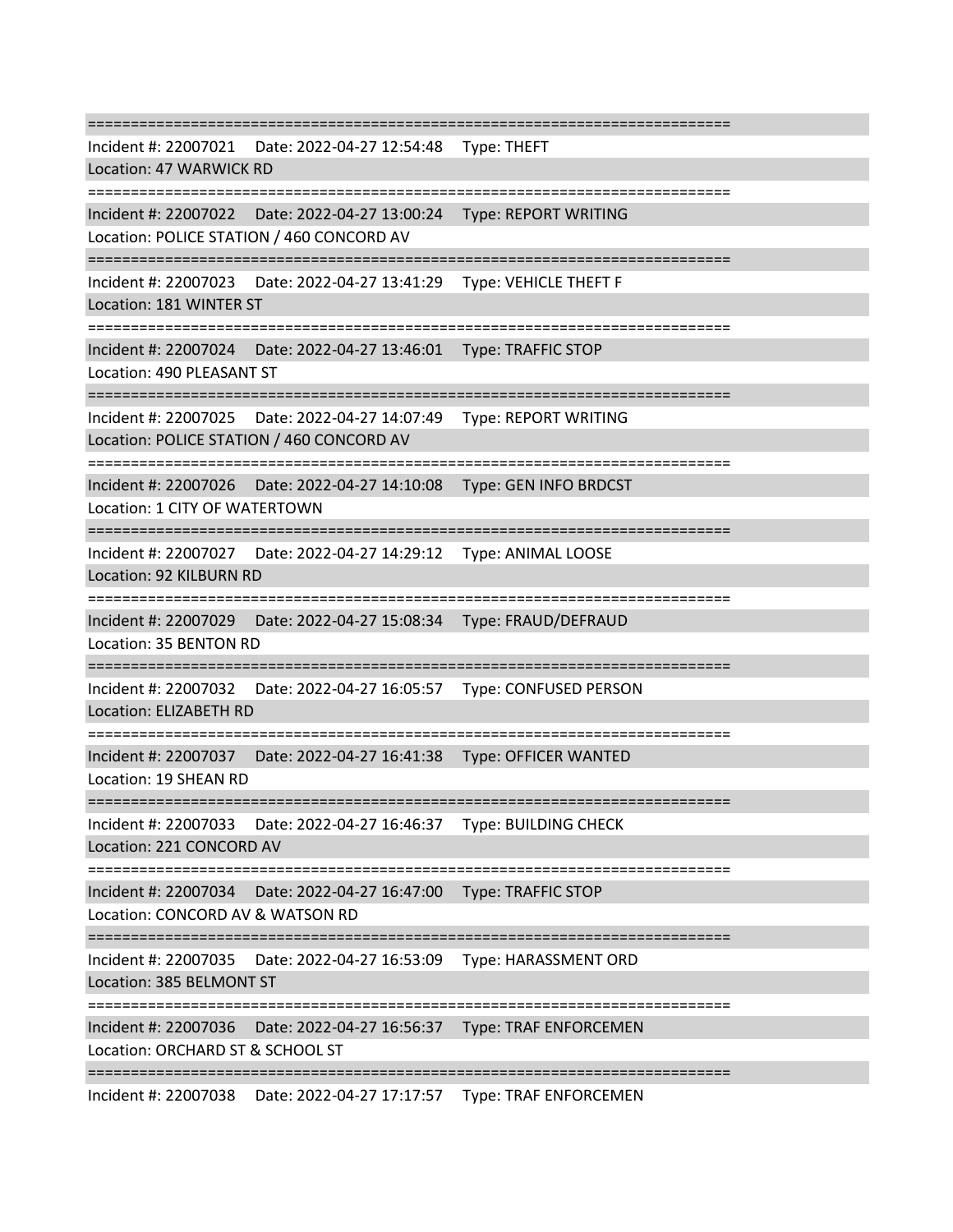Location: CONCORD AV

=========================================================================== Incident #: 22007040 Date: 2022-04-27 17:44:23 Type: ACCIDENTAL 911 Location: 63 CONCORD AV =========================================================================== Incident #: 22007043 Date: 2022-04-27 19:58:20 Type: HARASSMENT ORD Location: 385 BELMONT ST =========================================================================== Incident #: 22007044 Date: 2022-04-27 20:01:57 Type: SUSP ACTIVITY Location: 23 WEBER RD =========================================================================== Incident #: 22007046 Date: 2022-04-27 20:22:16 Type: DEPRESSION IN R Location: CEDAR RD =========================================================================== Incident #: 22007047 Date: 2022-04-27 20:45:00 Type: REPORT WRITING Location: POLICE STATION / 460 CONCORD AV =========================================================================== Incident #: 22007048 Date: 2022-04-27 21:48:12 Type: TRAFFIC STOP Location: CLARK ST & COMMON ST =========================================================================== Incident #: 22007049 Date: 2022-04-27 22:23:58 Type: GEN INFO BRDCST Location: 1 CITY OF CAMBRIDGE =========================================================================== Incident #: 22007050 Date: 2022-04-27 22:34:49 Type: TRAFFIC STOP Location: CONCORD AV & UNDERWOOD ST =========================================================================== Incident #: 22007053 Date: 2022-04-27 22:46:56 Type: TRAFFIC STOP Location: CLARK ST & ROYAL RD =========================================================================== Incident #: 22007057 Date: 2022-04-28 01:03:32 Type: TRAFFIC STOP Location: BEECH ST & WILSON AV =========================================================================== Incident #: 22007061 Date: 2022-04-28 02:17:30 Type: PARKING ENFORCE Location: TOWNSEND RD =========================================================================== Incident #: 22007062 Date: 2022-04-28 02:18:46 Type: PARKING ENFORCE Location: DALTON RD =========================================================================== Incident #: 22007063 Date: 2022-04-28 02:19:33 Type: PARKING ENFORCE Location: RICHARDSON RD =========================================================================== Incident #: 22007064 Date: 2022-04-28 02:27:59 Type: PARKING ENFORCE Location: SLADE ST ===========================================================================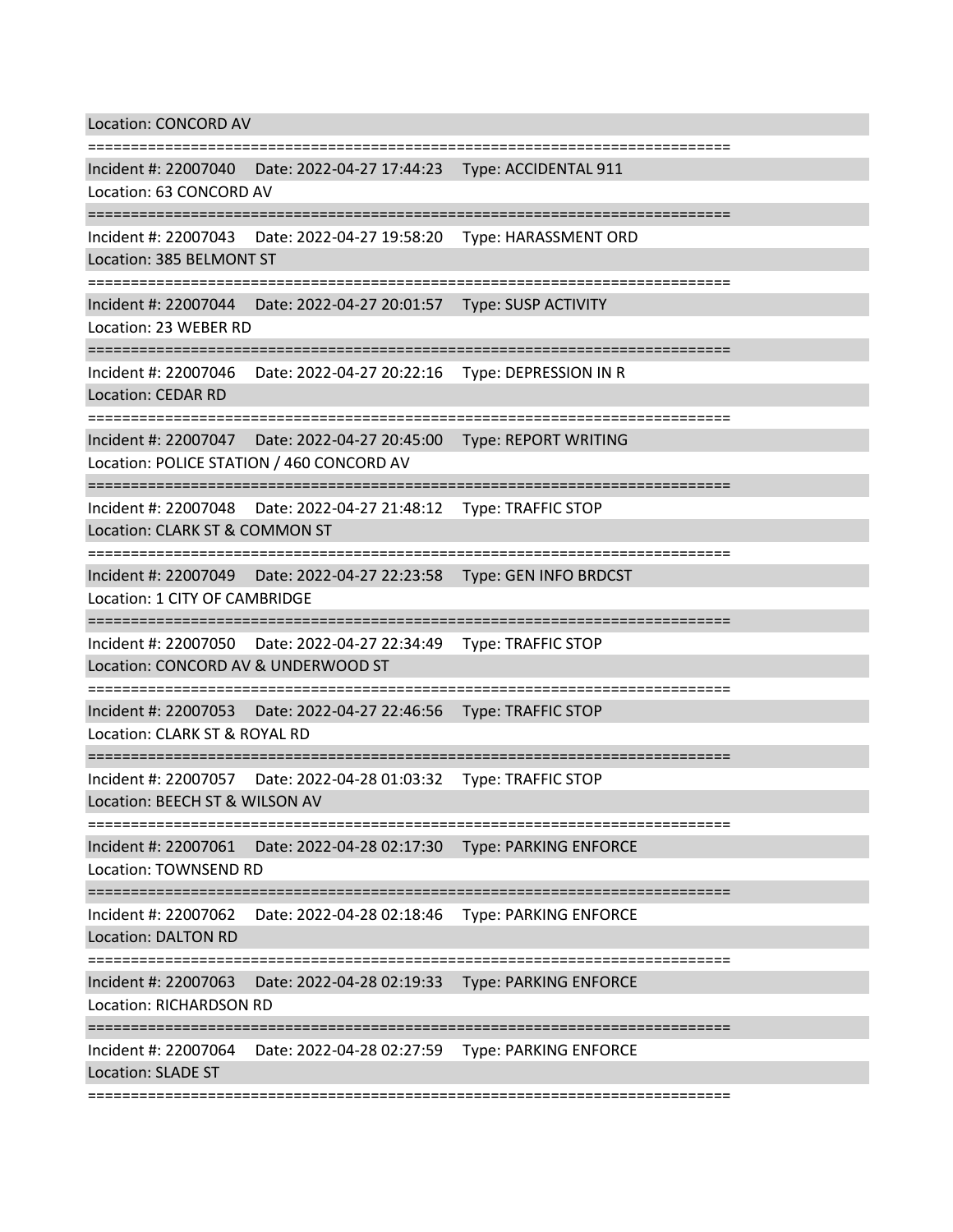Incident #: 22007066 Date: 2022-04-28 06:06:02 Type: BURGLAR ALARM Location: AUTO ENGINEERING / 774 PLEASANT ST =========================================================================== Incident #: 22007067 Date: 2022-04-28 06:33:28 Type: TRAF ENFORCEMEN Location: ORCHARD ST & SCHOOL ST =========================================================================== Incident #: 22007068 Date: 2022-04-28 07:01:54 Type: TRAFFIC STOP Location: OAK ST & SCHOOL ST =========================================================================== Incident #: 22007070 Date: 2022-04-28 07:19:20 Type: TRAFFIC STOP Location: SCHOOL ST & SHARPE RD =========================================================================== Incident #: 22007071 Date: 2022-04-28 07:44:01 Type: NEMLEC TRAINING Location: 1 OUT OF TOWN =========================================================================== Incident #: 22007072 Date: 2022-04-28 07:56:44 Type: ACCIDENTAL 911 Location: COMMON ST & ROYAL RD =========================================================================== Incident #: 22007074 Date: 2022-04-28 08:48:42 Type: GEN DEPT SERVE Location: POLICE STATION / 460 CONCORD AV =========================================================================== Incident #: 22007075 Date: 2022-04-28 08:54:40 Type: TRAF ENFORCEMEN Location: ORCHARD ST & SCHOOL ST =========================================================================== Incident #: 22007076 Date: 2022-04-28 09:11:48 Type: PARKING COMP Location: ALEXANDER AV & PLEASANT ST =========================================================================== Incident #: 22007077 Date: 2022-04-28 09:35:45 Type: TRAFFIC STOP Location: SCHOOL ST & TEMPLE ST =========================================================================== Incident #: 22007078 Date: 2022-04-28 09:36:12 Type: THEFT FOLLOW UP Location: CRYSTAL ROCK WATER CO / 36 COUNTRY CLUB LN =========================================================================== Incident #: 22007079 Date: 2022-04-28 09:46:42 Type: COURT-ON DUTY Location: 1 OUT OF TOWN =========================================================================== Incident #: 22007080 Date: 2022-04-28 09:54:27 Type: REPORT WRITING Location: 460 CONCORD AV =========================================================================== Incident #: 22007081 Date: 2022-04-28 10:38:43 Type: MV ACCIDENT Location: BEECH ST & WHITE ST =========================================================================== Incident #: 22007082 Date: 2022-04-28 10:57:40 Type: OFFICER WANTED Location: 44 PRENTISS LN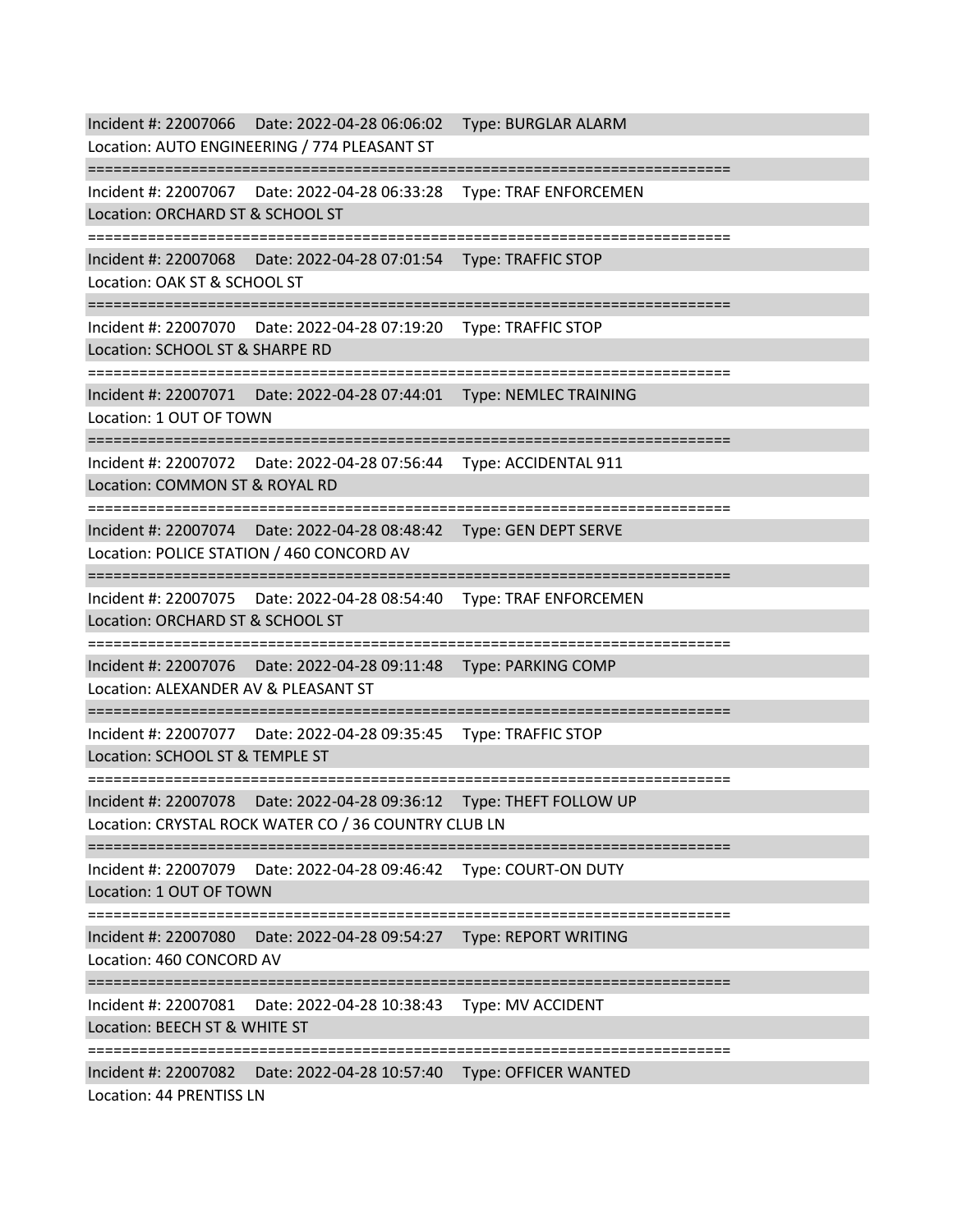=========================================================================== Incident #: 22007083 Date: 2022-04-28 11:03:02 Type: NEIGHBOR DISPUT Location: 17 MARLBORO ST =========================================================================== Incident #: 22007084 Date: 2022-04-28 11:31:18 Type: REPORT WRITING Location: POLICE STATION / 460 CONCORD AV =========================================================================== Incident #: 22007085 Date: 2022-04-28 11:38:27 Type: 911 HANG UP Location: 25 SPRUCE ST =========================================================================== Incident #: 22007086 Date: 2022-04-28 12:10:43 Type: 911 PD INVEST Location: 48 AGASSIZ AV =========================================================================== Incident #: 22007089 Date: 2022-04-28 13:39:41 Type: MV ACCIDENT Location: SYCAMORE ST & WHITE ST =========================================================================== Incident #: 22007092 Date: 2022-04-28 14:12:25 Type: NEMLEC CALL OUT Location: 1 OUT OF TOWN =========================================================================== Incident #: 22007094 Date: 2022-04-28 14:33:16 Type: REPORT WRITING Location: 460 CONCORD AV =========================================================================== Incident #: 22007095 Date: 2022-04-28 14:43:30 Type: TRAFFIC HAZARD Location: 448 COMMON ST =========================================================================== Incident #: 22007096 Date: 2022-04-28 14:49:09 Type: DRUG LAW VIOL Location: BEECH ST & TRAPELO RD =========================================================================== Incident #: 22007097 Date: 2022-04-28 15:03:54 Type: GEN DEPT SERVE Location: POLICE STATION / 460 CONCORD AV =========================================================================== Incident #: 22007099 Date: 2022-04-28 15:07:05 Type: FRAUD/DEFRAUD Location: 121 LEWIS RD =========================================================================== Incident #: 22007101 Date: 2022-04-28 15:23:20 Type: TRAF ENFORCEMEN Location: PLEASANT ST & TRAPELO RD =========================================================================== Incident #: 22007106 Date: 2022-04-28 16:41:24 Type: TRAFFIC STOP Location: HULL ST & TRAPELO RD =========================================================================== Incident #: 22007107 Date: 2022-04-28 16:43:58 Type: LANDLORD DISPUT Location: 17 MARLBORO ST ===========================================================================

Incident #: 22007108 Date: 2022-04-28 16:52:41 Type: TRAF ENFORCEMEN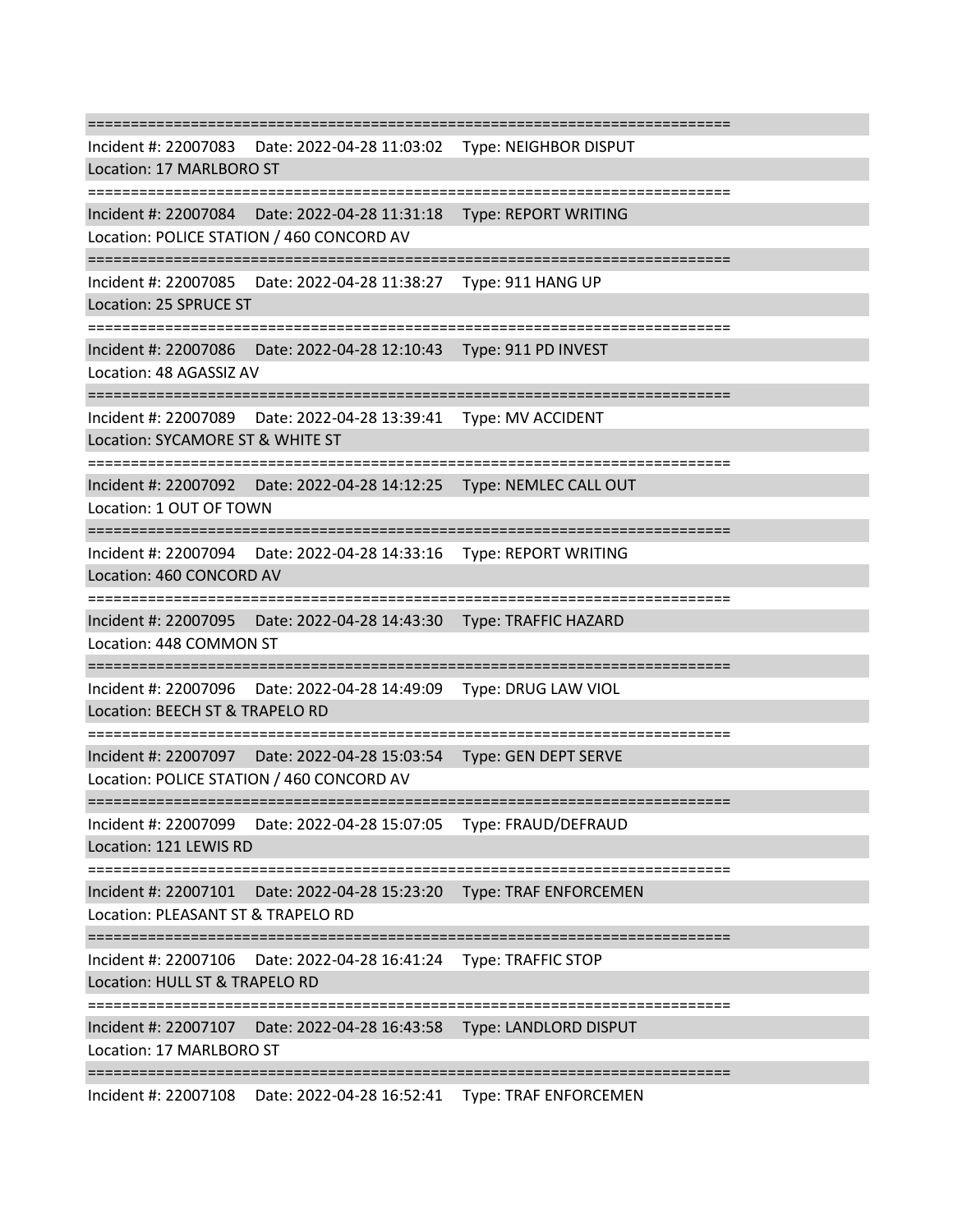Location: ORCHARD ST & SCHOOL ST ===========================================================================

Incident #: 22007110 Date: 2022-04-28 17:23:32 Type: TRAF ENFORCEMEN

Location: COMMON ST & SCHOOL ST

===========================================================================

Incident #: 22007111 Date: 2022-04-28 17:33:57 Type: TRAFFIC STOP

Location: OAK ST & SCHOOL ST

===========================================================================

Incident #: 22007112 Date: 2022-04-28 17:37:44 Type: TRAFFIC STOP

Location: CHURCH ST & TRAPELO RD

===========================================================================

Incident #: 22007113 Date: 2022-04-28 17:54:10 Type: TRAFFIC STOP Location: 444 COMMON ST

===========================================================================

Incident #: 22007115 Date: 2022-04-28 18:14:54 Type: MV OPER COMP

Location: PINE ST & TRAPELO RD

===========================================================================

Incident #: 22007116 Date: 2022-04-28 18:20:03 Type: TRAFFIC STOP

Location: COMMON ST & HILLCREST RD

===========================================================================

Incident #: 22007117 Date: 2022-04-28 18:23:43 Type: DEPRESSION IN R

Location: 15 CEDAR RD

===========================================================================

Incident #: 22007118 Date: 2022-04-28 18:40:45 Type: TRAFFIC STOP

Location: BRIGHT RD & CONCORD AV

===========================================================================

Incident #: 22007120 Date: 2022-04-28 19:10:50 Type: TRAF ENFORCEMEN

Location: HIGH SCHOOL / 221 CONCORD AV

===========================================================================

Incident #: 22007122 Date: 2022-04-28 19:25:46 Type: ASSIST TOWN AGN

Location: 15 CEDAR RD

===========================================================================

Incident #: 22007123 Date: 2022-04-28 19:35:05 Type: SUSP PERS IN AR

Location: 52 CHURCH ST

===========================================================================

Incident #: 22007124 Date: 2022-04-28 19:38:25 Type: INJURED ANIMAL

Location: 19 PROSPECT ST

===========================================================================

Incident #: 22007125 Date: 2022-04-28 21:03:09 Type: INTOX PERSON

Location: 11 OLIVER RD

===========================================================================

Incident #: 22007127 Date: 2022-04-28 21:46:26 Type: REPORT WRITING

Location: POLICE STATION / 460 CONCORD AV

===========================================================================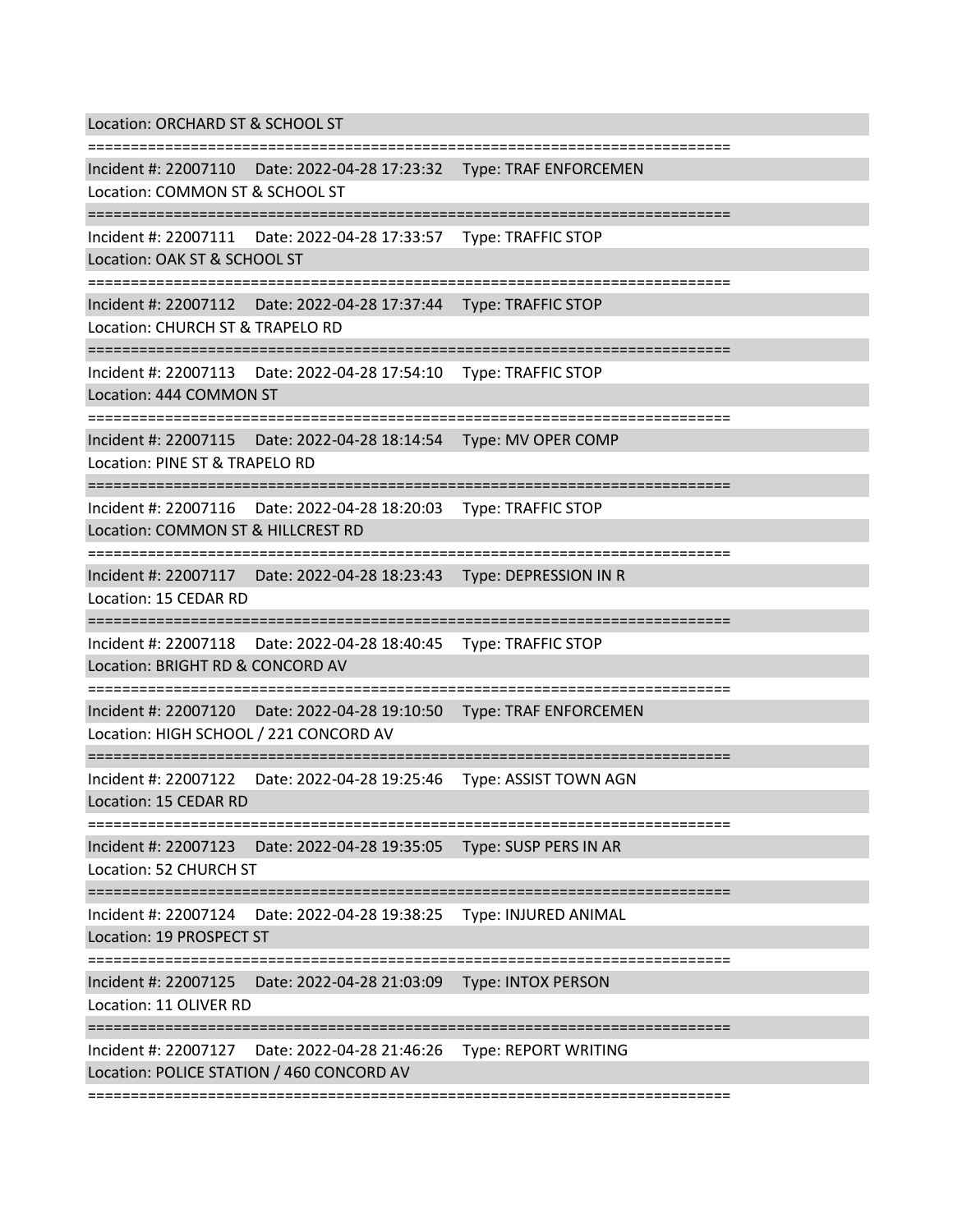Incident #: 22007130 Date: 2022-04-28 22:41:07 Type: REPOSSESSED VEH Location: PREMISE - 375 ACORN PARK DR #4 / 375 ACORN PARK DR #1000 =========================================================================== Incident #: 22007131 Date: 2022-04-29 00:03:52 Type: SUSP ACTIVITY Location: 221 CONCORD AV =========================================================================== Incident #: 22007132 Date: 2022-04-29 00:10:14 Type: SUSP ACTIVITY Location: 75 CEDAR RD =========================================================================== Incident #: 22007136 Date: 2022-04-29 02:15:27 Type: PARKING ENFORCE Location: SLADE ST =========================================================================== Incident #: 22007139 Date: 2022-04-29 02:44:13 Type: PARKING ENFORCE Location: SHERMAN ST =========================================================================== Incident #: 22007140 Date: 2022-04-29 02:45:13 Type: PARKING ENFORCE Location: DEAN ST =========================================================================== Incident #: 22007141 Date: 2022-04-29 02:55:56 Type: PARKING ENFORCE Location: RICHARDSON RD =========================================================================== Incident #: 22007142 Date: 2022-04-29 02:57:25 Type: PARKING ENFORCE Location: DALTON RD =========================================================================== Incident #: 22007143 Date: 2022-04-29 02:58:12 Type: PARKING ENFORCE Location: TOWNSEND RD =========================================================================== Incident #: 22007144 Date: 2022-04-29 06:17:36 Type: 911 PD INVEST Location: 66 BRIGHTON ST =========================================================================== Incident #: 22007145 Date: 2022-04-29 07:25:03 Type: TRAFFIC STOP Location: BECKET RD & CONCORD AV =========================================================================== Incident #: 22007146 Date: 2022-04-29 07:29:50 Type: DEAD ANIMAL Location: 464 PLEASANT ST =========================================================================== Incident #: 22007147 Date: 2022-04-29 08:04:29 Type: OUT OF TOWN INC Location: 1 OUT OF TOWN =========================================================================== Incident #: 22007148 Date: 2022-04-29 08:17:30 Type: PARKING COMP Location: HIGH SCHOOL / 221 CONCORD AV =========================================================================== Incident #: 22007149 Date: 2022-04-29 08:35:47 Type: GEN DEPT SERVE Location: POLICE STATION / 460 CONCORD AV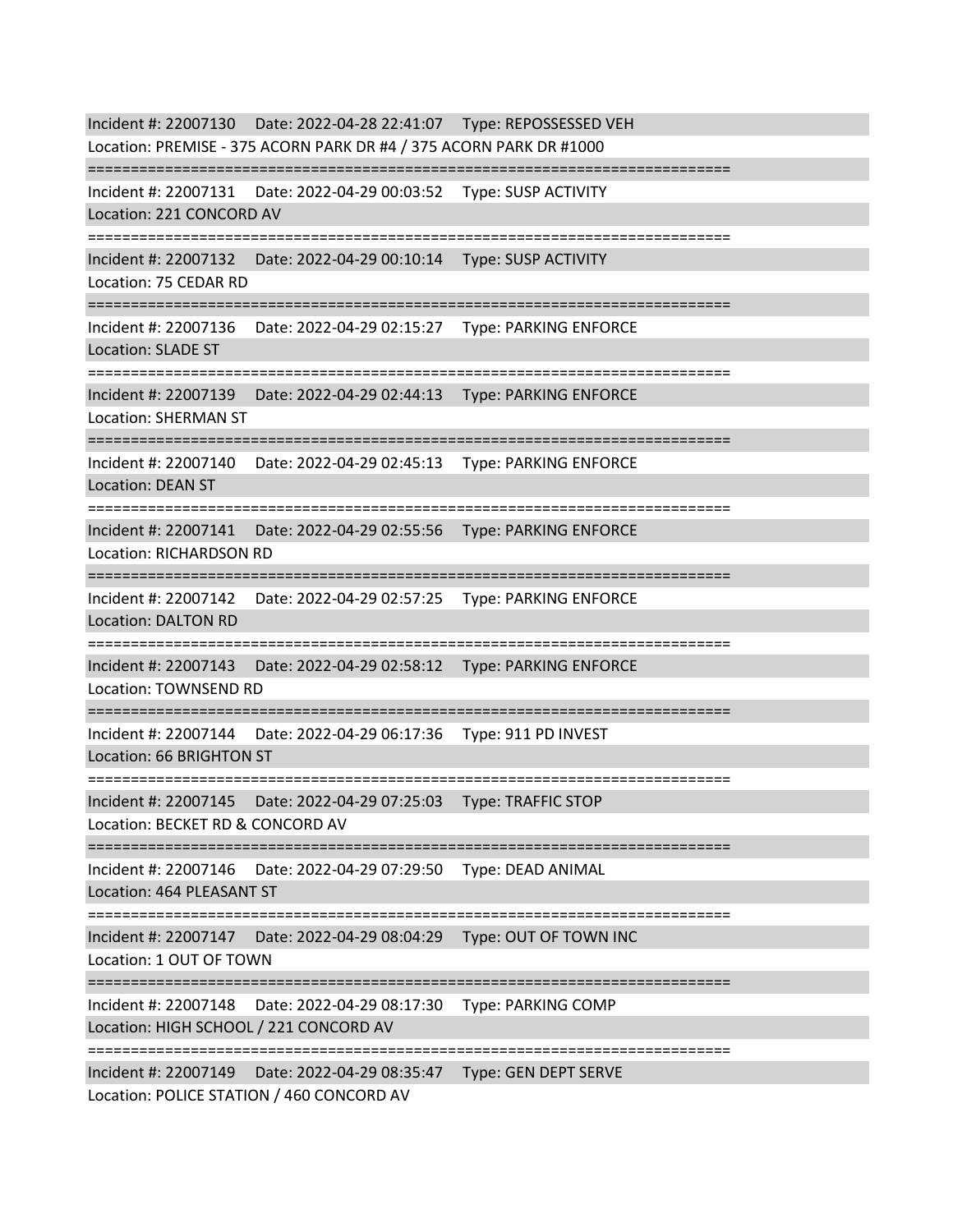=========================================================================== Incident #: 22007150 Date: 2022-04-29 08:54:27 Type: OFFICER WANTED Location: 24 TOWNSEND RD =========================================================================== Incident #: 22007151 Date: 2022-04-29 09:16:26 Type: GEN DEPT SERVE Location: POLICE STATION / 460 CONCORD AV =========================================================================== Incident #: 22007152 Date: 2022-04-29 09:23:43 Type: ASSIST MOTORIST Location: OAK ST =========================================================================== Incident #: 22007153 Date: 2022-04-29 09:28:52 Type: MISC SERVICES Location: 1 CITY OF CAMBRIDGE =========================================================================== Incident #: 22007154 Date: 2022-04-29 09:37:06 Type: M/V BLOCKING Location: BARTLETT AV =========================================================================== Incident #: 22007156 Date: 2022-04-29 09:47:37 Type: REPORT WRITING Location: POLICE STATION / 460 CONCORD AV =========================================================================== Incident #: 22007157 Date: 2022-04-29 10:35:26 Type: FUNERAL DUTY Location: ST LUKES CHURCH / 132 LEXINGTON ST =========================================================================== Incident #: 22007161 Date: 2022-04-29 11:53:47 Type: TRAF ENFORCEMEN Location: ORCHARD ST & SCHOOL ST =========================================================================== Incident #: 22007164 Date: 2022-04-29 12:18:00 Type: TRAFFIC STOP Location: SCHOOL ST & TEMPLE ST =========================================================================== Incident #: 22007165 Date: 2022-04-29 12:28:31 Type: TRAFFIC STOP Location: SCHOOL ST & STONE RD =========================================================================== Incident #: 22007166 Date: 2022-04-29 12:39:47 Type: DPW SVCE CALL Location: PAYSON RD & PEQUOSSETTE RD =========================================================================== Incident #: 22007167 Date: 2022-04-29 12:44:07 Type: TRAFFIC STOP Location: GODEN ST & SCHOOL ST =========================================================================== Incident #: 22007170 Date: 2022-04-29 13:19:23 Type: LIC PLATE THEFT Location: 53 CHANDLER ST ==================================== Incident #: 22007175 Date: 2022-04-29 13:41:01 Type: DPW SVCE CALL Location: 10 CUMBERLAND RD ===========================================================================

Incident #: 22007177 Date: 2022-04-29 14:22:59 Type: SUSP ACTIVITY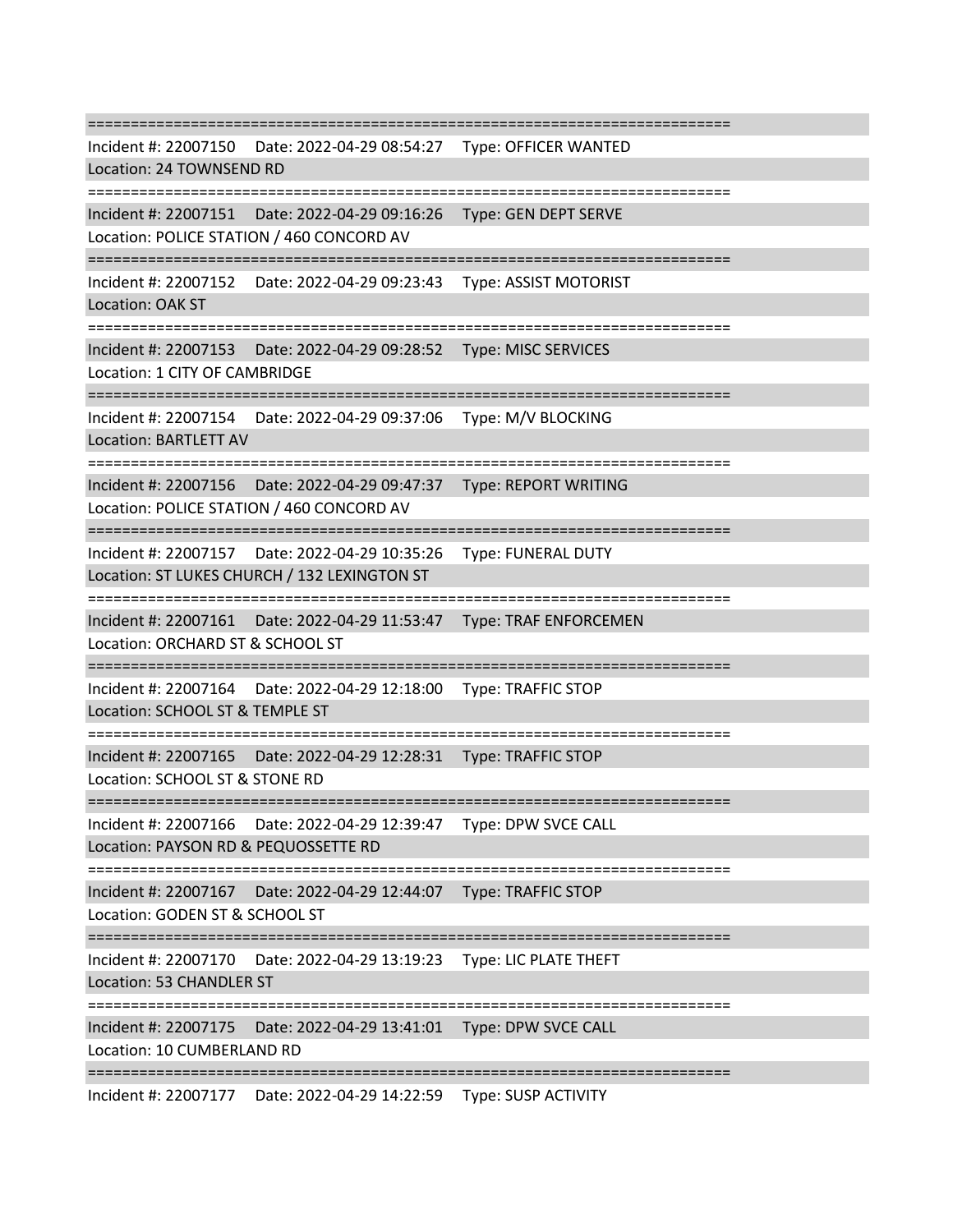Location: BELMONT ST & TRAPELO RD

=========================================================================== Incident #: 22007178 Date: 2022-04-29 14:24:39 Type: 911 HANG UP Location: 9 EVERGREEN WA =========================================================================== Incident #: 22007180 Date: 2022-04-29 14:27:10 Type: CUSTOMER DIST Location: BELMONT ST & OXFORD AV =========================================================================== Incident #: 22007179 Date: 2022-04-29 14:28:49 Type: REPORT WRITING Location: POLICE STATION / 460 CONCORD AV =========================================================================== Incident #: 22007181 Date: 2022-04-29 14:30:07 Type: BURGLAR ALARM Location: 104 WOODFALL RD =========================================================================== Incident #: 22007182 Date: 2022-04-29 14:53:47 Type: TRAF ASSIGNMENT Location: BRANCHAUD RD & WASHINGTON ST =========================================================================== Incident #: 22007183 Date: 2022-04-29 16:20:54 Type: TRAF ENFORCEMEN Location: ORCHARD ST & SCHOOL ST =========================================================================== Incident #: 22007184 Date: 2022-04-29 16:22:44 Type: TRAFFIC STOP Location: 179 SCHOOL ST =========================================================================== Incident #: 22007186 Date: 2022-04-29 16:26:47 Type: 911 PD INVEST Location: 1 OUT OF TOWN =========================================================================== Incident #: 22007185 Date: 2022-04-29 16:28:07 Type: CUSTOMER DIST Location: 535 TRAPELO RD =========================================================================== Incident #: 22007187 Date: 2022-04-29 17:01:23 Type: ASSIST PERSON Location: COMMON ST & SCHOOL ST =========================================================================== Incident #: 22007189 Date: 2022-04-29 17:11:36 Type: YOUTH COMPLAINT Location: CONCORD AV =========================================================================== Incident #: 22007188 Date: 2022-04-29 17:13:36 Type: TRAFFIC STOP Location: OAK AV & TRAPELO RD =========================================================================== Incident #: 22007190 Date: 2022-04-29 17:26:41 Type: OFFICER WANTED Location: 14 LEICESTER RD =========================================================================== Incident #: 22007193 Date: 2022-04-29 18:45:45 Type: REPORT WRITING Location: POLICE STATION / 460 CONCORD AV

===========================================================================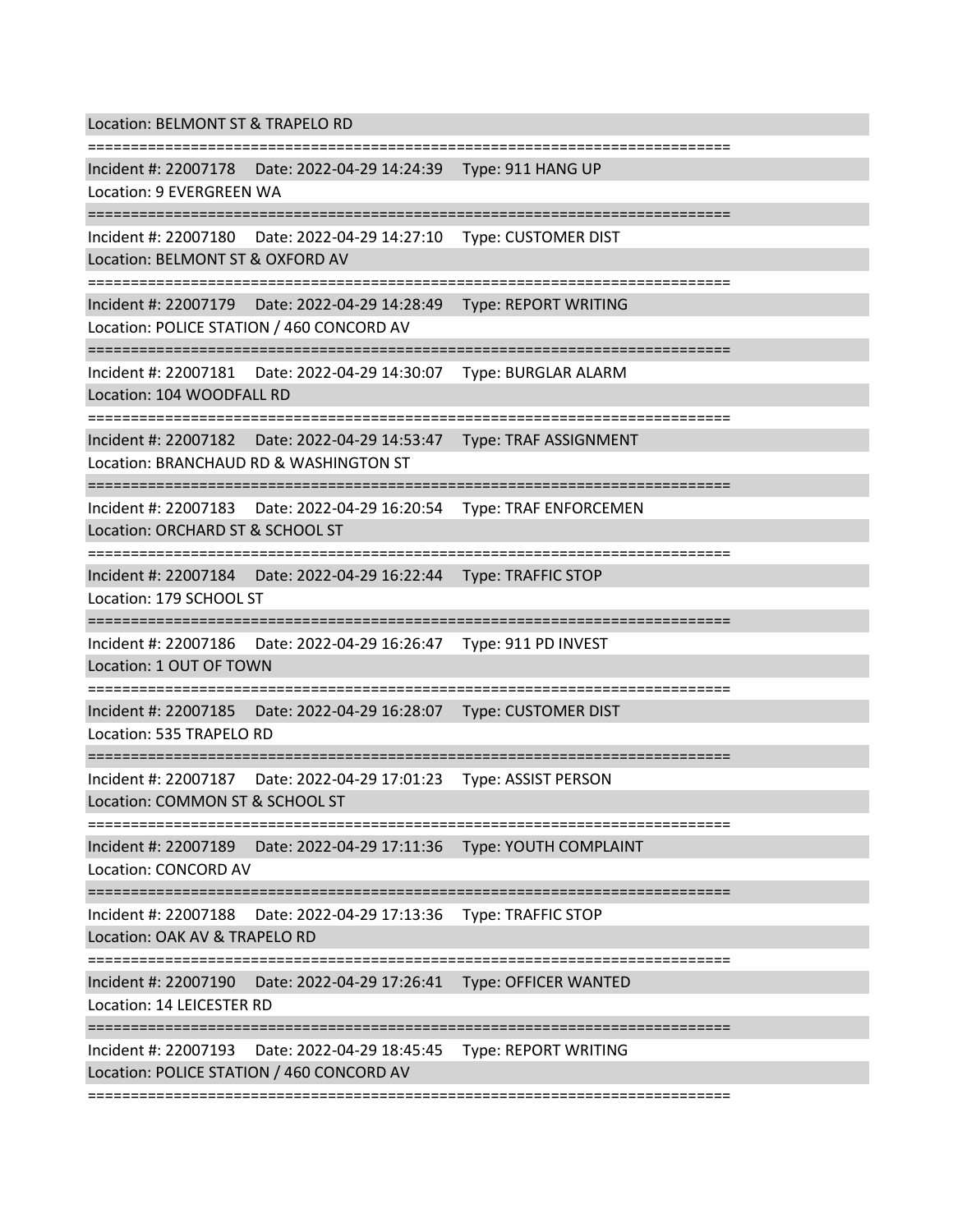Incident #: 22007194 Date: 2022-04-29 19:08:45 Type: OFFICER WANTED Location: 31 BEECH ST =========================================================================== Incident #: 22007195 Date: 2022-04-29 19:10:34 Type: TRAFFIC HAZARD Location: PROSPECT ST =========================================================================== Incident #: 22007196 Date: 2022-04-29 19:12:16 Type: TREE/LIMB DOWN Location: MADISON ST =========================================================================== Incident #: 22007198 Date: 2022-04-29 20:04:57 Type: FIGHT IN PROG Location: 10 LINCOLN ST =========================================================================== Incident #: 22007200 Date: 2022-04-29 20:45:41 Type: REPORT WRITING Location: 460 CONCORD AV =========================================================================== Incident #: 22007201 Date: 2022-04-29 20:47:57 Type: PARKING ENFORCE Location: DEAN ST =========================================================================== Incident #: 22007204 Date: 2022-04-29 21:55:31 Type: CHECK WELL-BEIN Location: 185 TRAPELO RD =========================================================================== Incident #: 22007206 Date: 2022-04-29 22:23:36 Type: REPORT WRITING Location: POLICE STATION / 460 CONCORD AV =========================================================================== Incident #: 22007207 Date: 2022-04-29 23:06:34 Type: 911 PD INVEST Location: 375 ACORN PARK DR #5218 =========================================================================== Incident #: 22007208 Date: 2022-04-29 23:36:26 Type: ASSIST OTHER PD Location: 1 CITY OF WALTHAM **===================** Incident #: 22007209 Date: 2022-04-29 23:44:54 Type: PARKING ENFORCE Location: TOWNSEND RD =========================================================================== Incident #: 22007212 Date: 2022-04-30 01:12:35 Type: SUSP M/V IN ARE Location: DUCK POND PARKING AREA / 66 MILL ST =========================================================================== Incident #: 22007213 Date: 2022-04-30 01:33:17 Type: TRAFFIC STOP Location: COMMON ST & WASHINGTON ST =========================================================================== Incident #: 22007216 Date: 2022-04-30 02:01:16 Type: SUSP PERS IN AR Location: STAR MARKET / 535 TRAPELO RD =========================================================================== Incident #: 22007217 Date: 2022-04-30 02:20:33 Type: PARKING ENFORCE

Location: TOWNSEND RD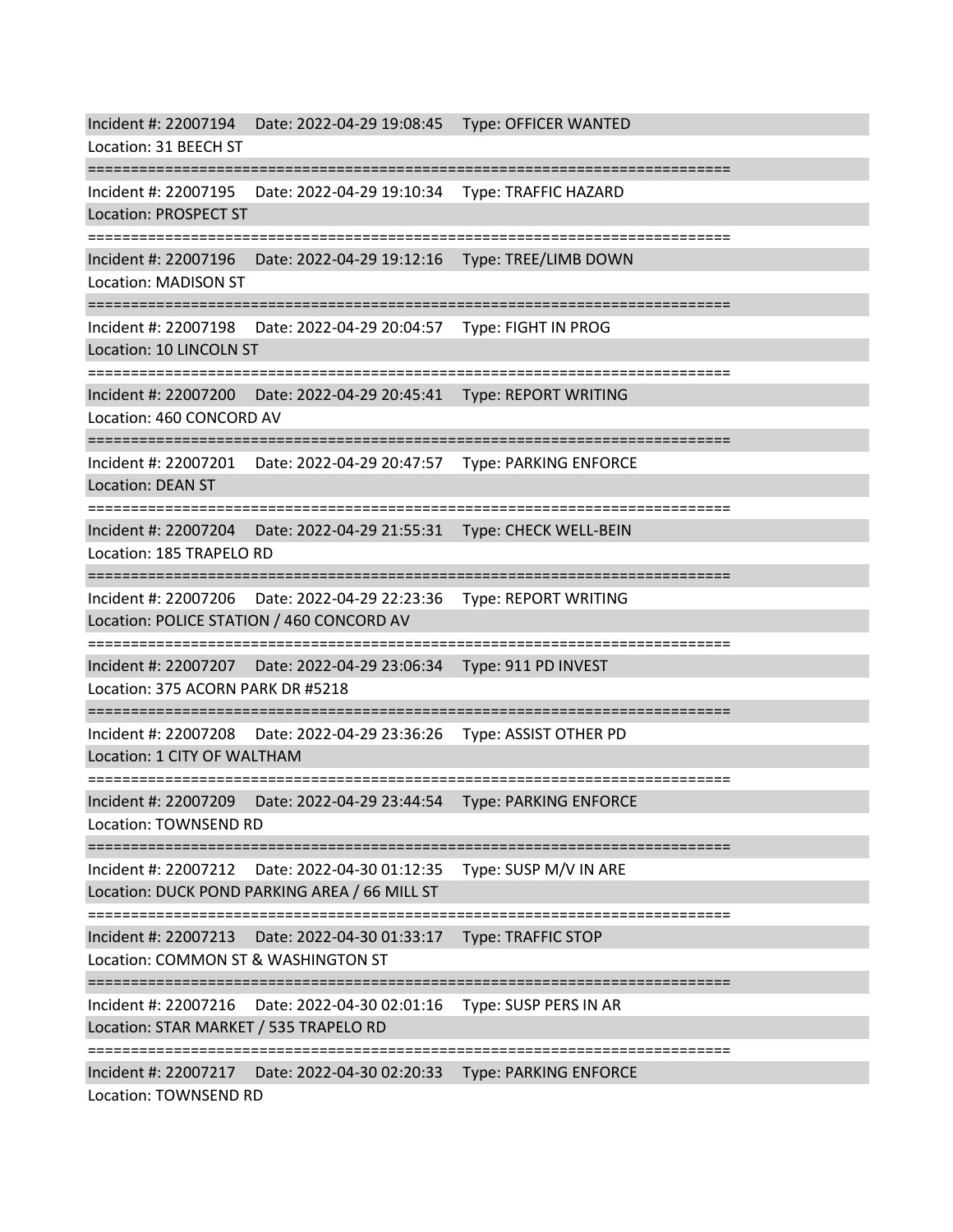=========================================================================== Incident #: 22007218 Date: 2022-04-30 02:35:53 Type: PROPERTY STATUS Location: 1010 PLEASANT ST =========================================================================== Incident #: 22007220 Date: 2022-04-30 02:50:31 Type: PARKING ENFORCE Location: BELMONT HOUSING AUTHORITY / 59 PEARSON RD =========================================================================== Incident #: 22007223 Date: 2022-04-30 07:32:44 Type: ACCIDENTAL 911 Location: 48 WATSON RD =========================================================================== Incident #: 22007224 Date: 2022-04-30 09:00:32 Type: BURGLAR ALARM Location: 682 CONCORD AV =========================================================================== Incident #: 22007225 Date: 2022-04-30 09:17:29 Type: PUBLIC HLTH/SAF Location: WINN BROOK PARK PLAYGROUND / 175 CROSS ST =========================================================================== Incident #: 22007226 Date: 2022-04-30 09:22:16 Type: ACCIDENTAL 911 Location: HIGHLAND MEADOWS / 700 CONCORD AV =========================================================================== Incident #: 22007227 Date: 2022-04-30 09:28:42 Type: M/V BLOCKING Location: 200 CROSS ST =========================================================================== Incident #: 22007228 Date: 2022-04-30 09:41:26 Type: TRAFFIC STOP Location: SYCAMORE ST & TRAPELO RD =========================================================================== Incident #: 22007229 Date: 2022-04-30 10:18:28 Type: TRAFFIC F/U Location: 200 CROSS ST =========================================================================== Incident #: 22007230 Date: 2022-04-30 10:23:47 Type: GEN DEPT SERVE Location: 521 TRAPELO RD =========================================================================== Incident #: 22007231 Date: 2022-04-30 11:28:52 Type: TRAFFIC STOP Location: BELMONT ST & COMMON ST =========================================================================== Incident #: 22007232 Date: 2022-04-30 12:03:27 Type: PARKING COMP Location: CROSS ST & MUNROE ST =========================================================================== Incident #: 22007238 Date: 2022-04-30 13:38:24 Type: UNWANTED PERSON Location: 25 MARION RD FL 3 =========================================================================== Incident #: 22007239 Date: 2022-04-30 14:02:35 Type: REPORT WRITING Location: POLICE STATION / 460 CONCORD AV ===========================================================================

Incident #: 22007243 Date: 2022-04-30 14:44:38 Type: BURGLAR ALARM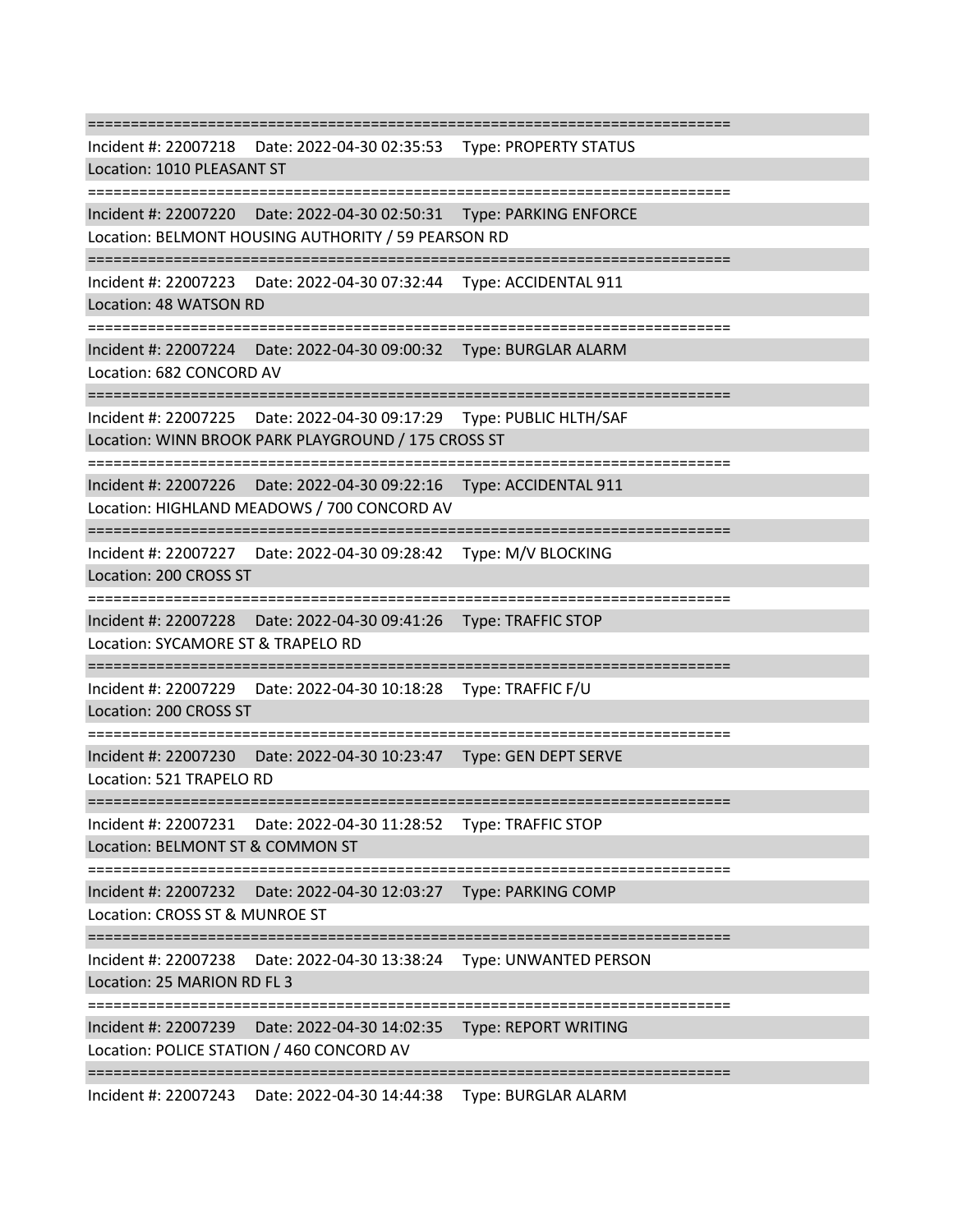Location: CHENERY MIDDLE SCHOOL / 95 WASHINGTON ST =========================================================================== Incident #: 22007244 Date: 2022-04-30 16:02:45 Type: PAST H+R ACC Location: STAR MARKET / 535 TRAPELO RD =========================================================================== Incident #: 22007245 Date: 2022-04-30 16:18:00 Type: DEBRIS IN ROAD Location: POLICE STATION / 460 CONCORD AV =========================================================================== Incident #: 22007246 Date: 2022-04-30 16:47:19 Type: TRAFFIC STOP Location: 152 TRAPELO RD =========================================================================== Incident #: 22007247 Date: 2022-04-30 17:06:29 Type: TRAFFIC STOP Location: 201 BEECH ST =========================================================================== Incident #: 22007248 Date: 2022-04-30 17:18:27 Type: ELDER SVCE F/U Location: 518 SCHOOL ST =========================================================================== Incident #: 22007250 Date: 2022-04-30 17:28:34 Type: MV ACCIDENT Location: CONCORD AV & MILL ST =========================================================================== Incident #: 22007252 Date: 2022-04-30 17:33:24 Type: ATT FRAUD Location: 95 KILBURN RD =========================================================================== Incident #: 22007253 Date: 2022-04-30 18:06:19 Type: CITIZEN CONTACT Location: 214 GROVE ST =========================================================================== Incident #: 22007255 Date: 2022-04-30 18:21:58 Type: CHECK WELL-BEIN Location: BEECH ST & TRAPELO RD =========================================================================== Incident #: 22007258 Date: 2022-04-30 20:09:23 Type: REPORT WRITING Location: POLICE STATION / 460 CONCORD AV =========================================================================== Incident #: 22007259 Date: 2022-04-30 21:10:39 Type: PAST B&E Location: 290 CROSS ST =========================================================================== Incident #: 22007260 Date: 2022-04-30 21:13:25 Type: NOISE COMPLAINT Location: AGASSIZ AV & MORAINE ST =========================================================================== Incident #: 22007261 Date: 2022-04-30 21:16:57 Type: REPORT WRITING Location: POLICE STATION / 460 CONCORD AV =========================================================================== Incident #: 22007262 Date: 2022-04-30 22:34:21 Type: GEN INFO BRDCST Location: 1 OUT OF TOWN ===========================================================================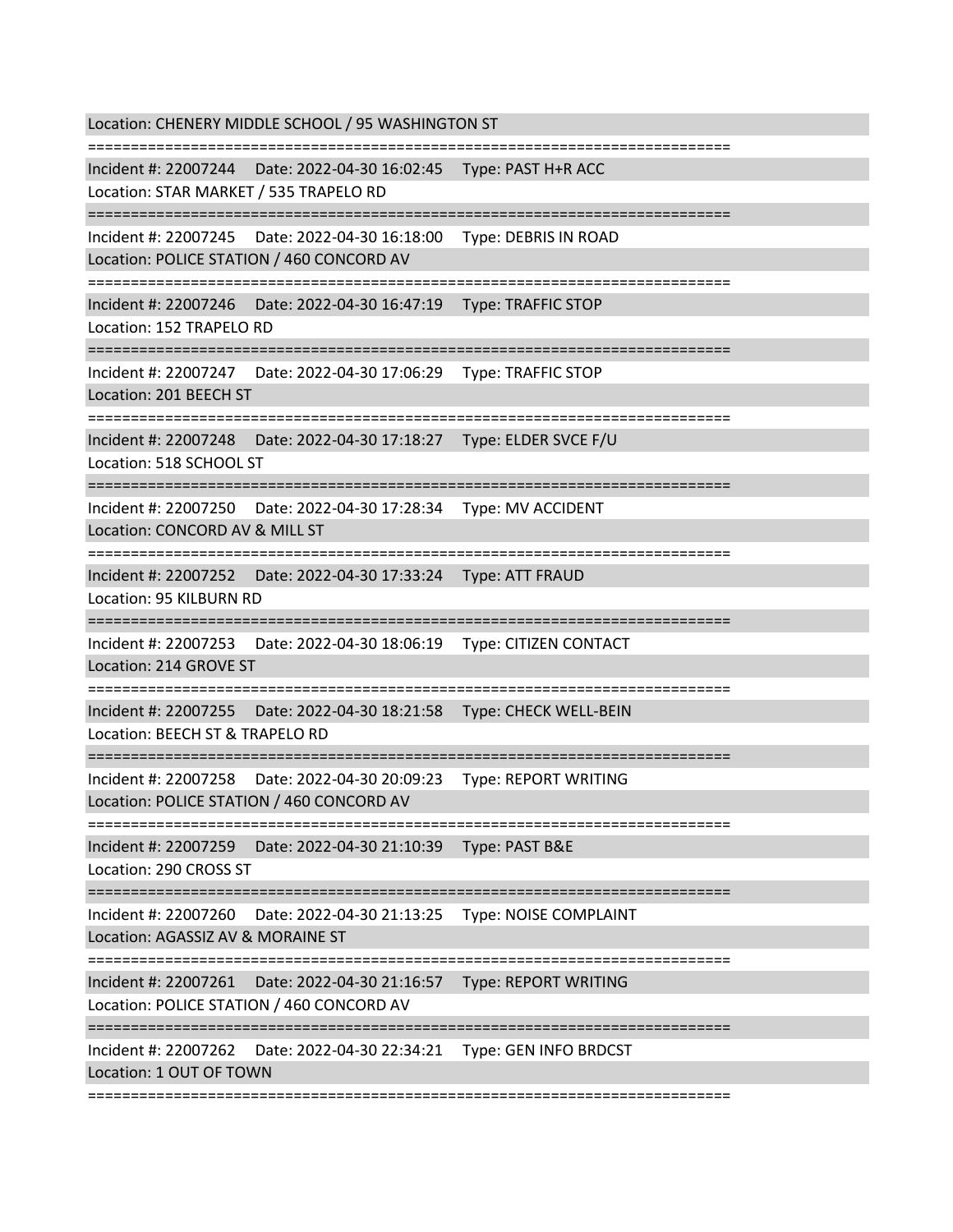Incident #: 22007264 Date: 2022-04-30 23:27:42 Type: REPORT WRITING Location: POLICE STATION / 460 CONCORD AV =========================================================================== Incident #: 22007269 Date: 2022-05-01 01:43:58 Type: ASSIST PERSON Location: 1 OUT OF TOWN =========================================================================== Incident #: 22007270 Date: 2022-05-01 01:45:03 Type: REPORT WRITING Location: POLICE STATION / 460 CONCORD AV =========================================================================== Incident #: 22007272 Date: 2022-05-01 02:18:34 Type: PARKING ENFORCE Location: RICHARDSON RD =========================================================================== Incident #: 22007273 Date: 2022-05-01 02:26:52 Type: PARKING ENFORCE Location: TOWNSEND RD =========================================================================== Incident #: 22007274 Date: 2022-05-01 02:40:32 Type: PARKING ENFORCE Location: DALTON RD =========================================================================== Incident #: 22007276 Date: 2022-05-01 03:00:21 Type: PARKING ENFORCE Location: BELMONT HOUSING AUTHORITY / 59 PEARSON RD =========================================================================== Incident #: 22007278 Date: 2022-05-01 06:25:16 Type: 911 HANG UP Location: 31 BEECH ST =========================================================================== Incident #: 22007283 Date: 2022-05-01 07:05:16 Type: SUSP ACTIVITY Location: FREINER AND COMPANY / 45 BRIGHTON ST =========================================================================== Incident #: 22007284 Date: 2022-05-01 07:57:54 Type: COMMUNITY EVENT Location: HARRIS FIELD / 295 CONCORD AV =========================================================================== Incident #: 22007285 Date: 2022-05-01 08:50:25 Type: 911 TTY TEST Location: POLICE STATION / 460 CONCORD AV =========================================================================== Incident #: 22007287 Date: 2022-05-01 09:13:21 Type: GEN DEPT SERVE Location: POLICE STATION / 460 CONCORD AV =========================================================================== Incident #: 22007290 Date: 2022-05-01 10:04:08 Type: BURGLAR ALARM Location: BELMONT DAY SCHOOL / 55 DAY SCHOOL LN =========================================================================== Incident #: 22007291 Date: 2022-05-01 10:51:05 Type: GEN DEPT SERVE Location: POLICE STATION / 460 CONCORD AV =========================================================================== Incident #: 22007292 Date: 2022-05-01 11:13:22 Type: GEN DEPT SERVE Location: POLICE STATION / 460 CONCORD AV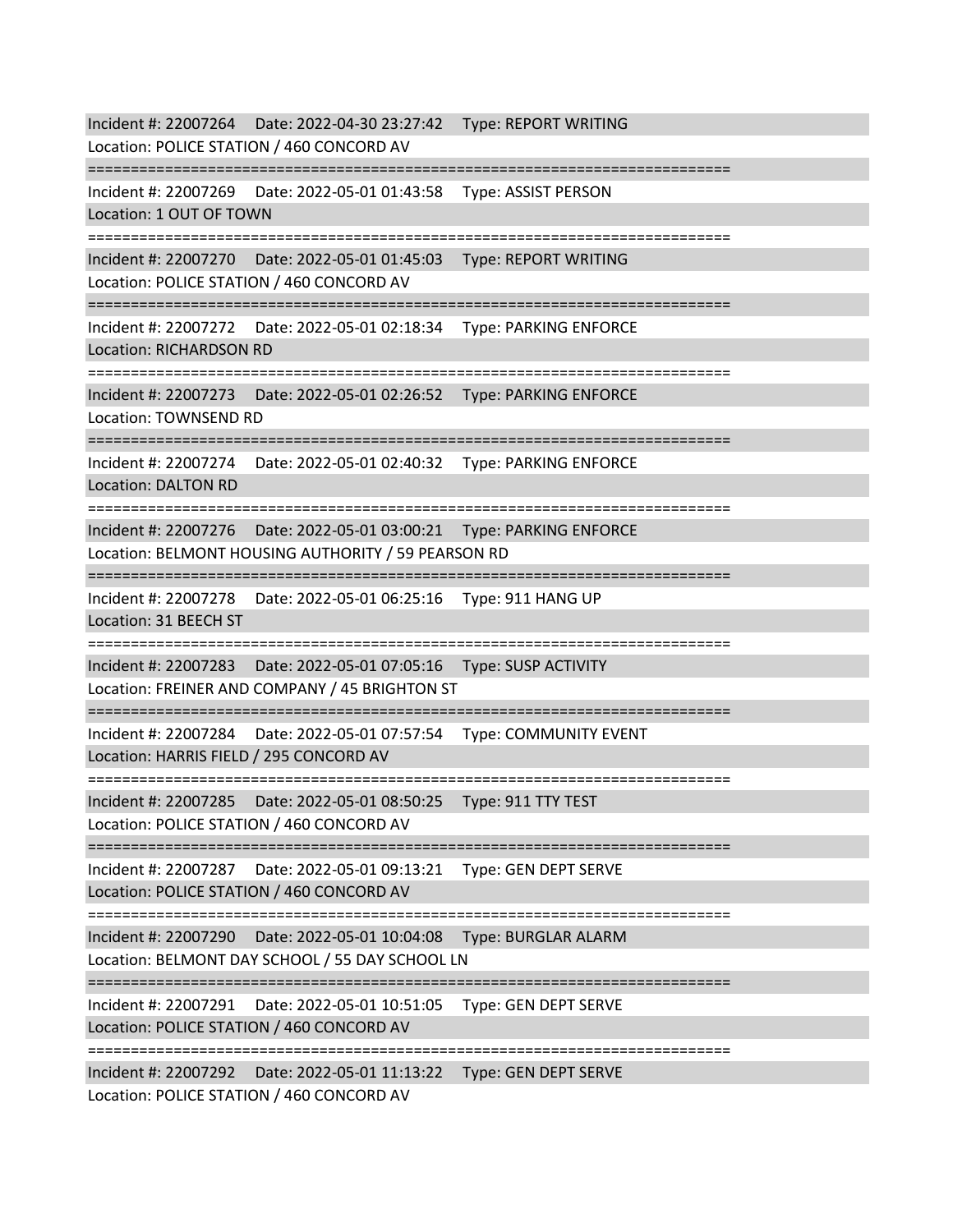=========================================================================== Incident #: 22007297 Date: 2022-05-01 11:42:07 Type: FOUND ANIMAL Location: 21 ALMA AV =========================================================================== Incident #: 22007301 Date: 2022-05-01 12:34:29 Type: COMM POLICING Location: GROVE ST PARK AREA / 150 GROVE ST =========================================================================== Incident #: 22007302 Date: 2022-05-01 13:10:14 Type: OUT OF TOWN INC Location: 1 CITY OF WATERTOWN =========================================================================== Incident #: 22007304 Date: 2022-05-01 13:28:24 Type: PAST B&E M/V Location: 32 SCOTT RD =========================================================================== Incident #: 22007305 Date: 2022-05-01 13:59:30 Type: FRAUD/DEFRAUD Location: 271 CHANNING RD =========================================================================== Incident #: 22007306 Date: 2022-05-01 14:03:39 Type: REPORT WRITING Location: POLICE STATION / 460 CONCORD AV =========================================================================== Incident #: 22007307 Date: 2022-05-01 14:21:15 Type: REPORT WRITING Location: POLICE STATION / 460 CONCORD AV =========================================================================== Incident #: 22007309 Date: 2022-05-01 14:27:50 Type: LOST PROPERTY Location: 1 OUT OF TOWN =========================================================================== Incident #: 22007310 Date: 2022-05-01 16:07:24 Type: B&E FOLLOW UP Location: 290 CROSS ST =========================================================================== Incident #: 22007311 Date: 2022-05-01 16:24:27 Type: GEN DEPT SERVE Location: POLICE STATION / 460 CONCORD AV =========================================================================== Incident #: 22007312 Date: 2022-05-01 16:35:01 Type: DEAD ANIMAL Location: BURBANK SCHOOL BUILDING / 266 SCHOOL ST =========================================================================== Incident #: 22007313 Date: 2022-05-01 16:42:17 Type: TRAF ENFORCEMEN Location: ORCHARD ST & SCHOOL ST =========================================================================== Incident #: 22007315 Date: 2022-05-01 17:19:41 Type: MV ACCIDENT Location: 535 TRAPELO RD =========================================================================== Incident #: 22007316 Date: 2022-05-01 17:28:13 Type: HAZARD-NON TRAF Location: LITTLE POND AREA / 150 BRIGHTON ST ===========================================================================

Incident #: 22007319 Date: 2022-05-01 18:00:01 Type: 911 TTY TEST